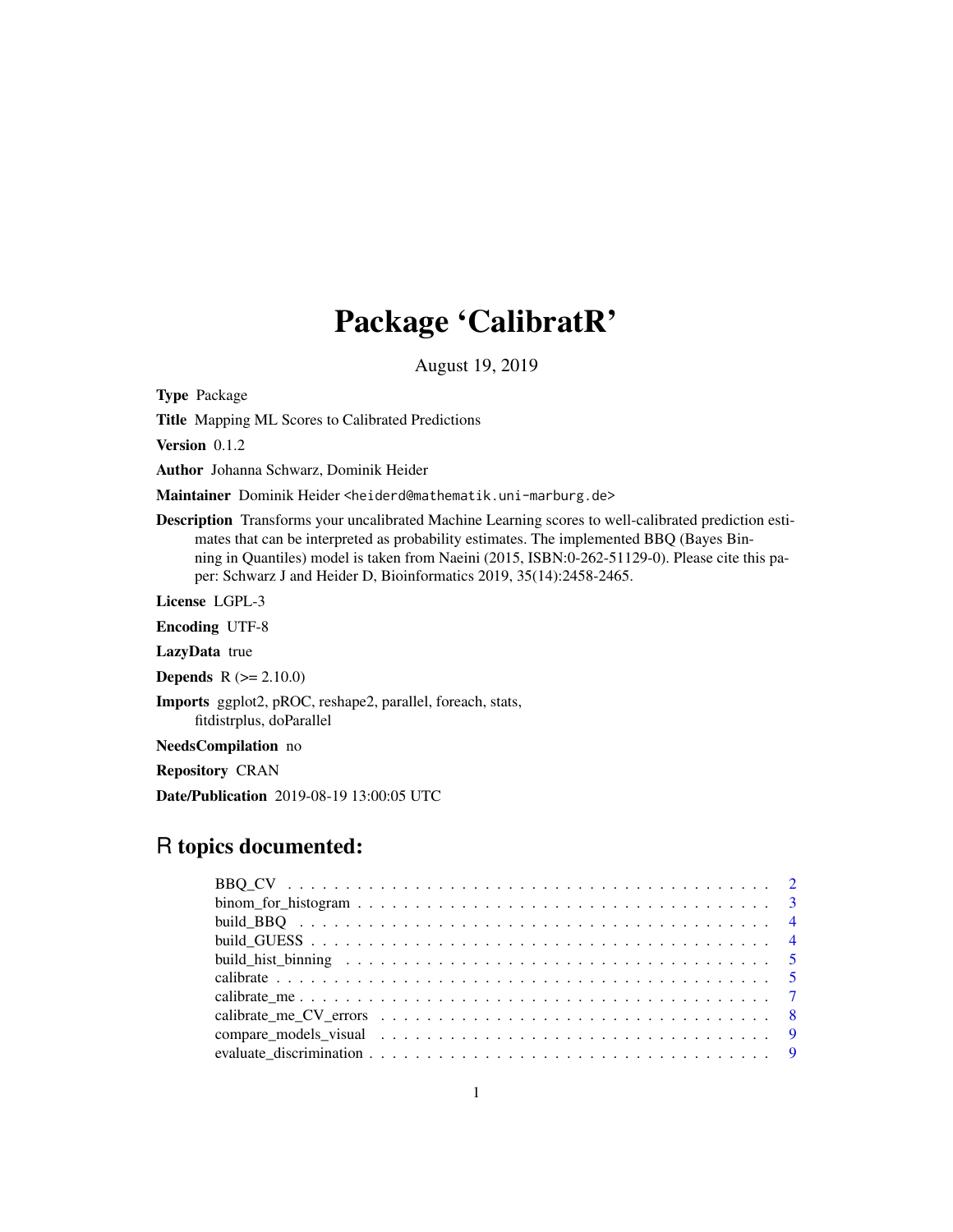<span id="page-1-0"></span>

| $\overline{10}$ |
|-----------------|
| 11              |
| 12              |
| 12              |
| 13              |
| 13              |
| 14              |
| 14              |
| 15              |
| 15              |
| 16              |
| 17              |
| 18              |
| 18              |
| 19              |
| 20              |
| 21              |
| 22              |
| 22              |
| 23              |
| 24              |
| 24              |
| 26              |
| 27              |
| 28              |
| 28              |
| 31              |
| 31              |
|                 |

#### **Index** [33](#page-32-0)

BBQ\_CV *BBQ\_CV*

# Description

trains and evaluates the BBQ calibration model using folds-Cross-Validation (CV). The predicted values are partitioned into n subsets. A BBQ model is constructed on (n-1) subsets; the remaining set is used for testing the model. All test set predictions are merged and used to compute error metrics for the model.

```
BBQ_CV(actual, predicted, method_for_prediction = 0, n_folds = 10, seed,
  input)
```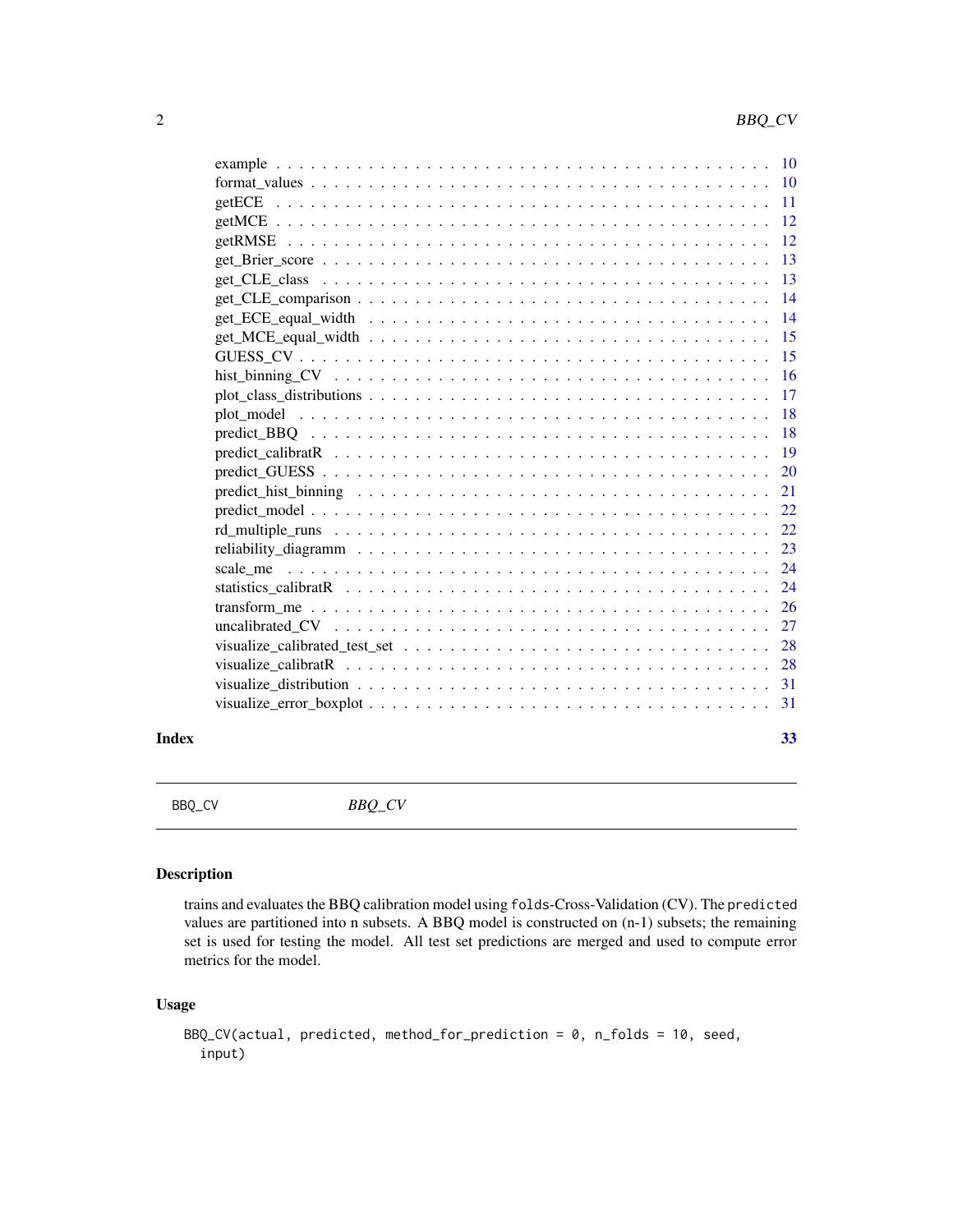## <span id="page-2-0"></span>Arguments

| actual                | vector of observed class labels (0/1)                                   |  |
|-----------------------|-------------------------------------------------------------------------|--|
| predicted             | vector of uncalibrated predictions                                      |  |
| method_for_prediction |                                                                         |  |
|                       | 0=selection, 1=averaging, Default: $0$                                  |  |
| n_folds               | number of folds in the cross-validation, Default: 10                    |  |
| seed                  | random seed to alternate the split of data set partitions               |  |
| input                 | specify if the input was scaled or transformed, scaled=1, transformed=2 |  |

#### Value

list object containing the following components:

| error     | list object that summarizes discrimination and calibration errors obtained during<br>the CV |
|-----------|---------------------------------------------------------------------------------------------|
| pred_idx  | which BBQ prediction method was used during CV, $0$ =selection, $1$ =averaging              |
| type      | "BBO"                                                                                       |
| probs_CV  | vector of calibrated predictions that was used during the CV                                |
| actual_CV | respective vector of true values $(0 \text{ or } 1)$ that was used during the CV            |

# Examples

## Loading dataset in environment data(example) actual <- example\$actual predicted <- example\$predicted BBQ\_model <- CalibratR:::BBQ\_CV(actual, predicted, method\_for\_prediction=0, n\_folds=4, 123, 1)

binom\_for\_histogram *binom\_for\_histogram*

#### Description

p\_values from stats::binom.test for each bin, if bin is empty, a p-value of 2 is returned

#### Usage

```
binom_for_histogram(n_x)
```
#### Arguments

n\_x numeric vector of two integers. The first one is the number of cases in the bin; the second the number of instances in the bin

# Value

p-value from stats::binom.test method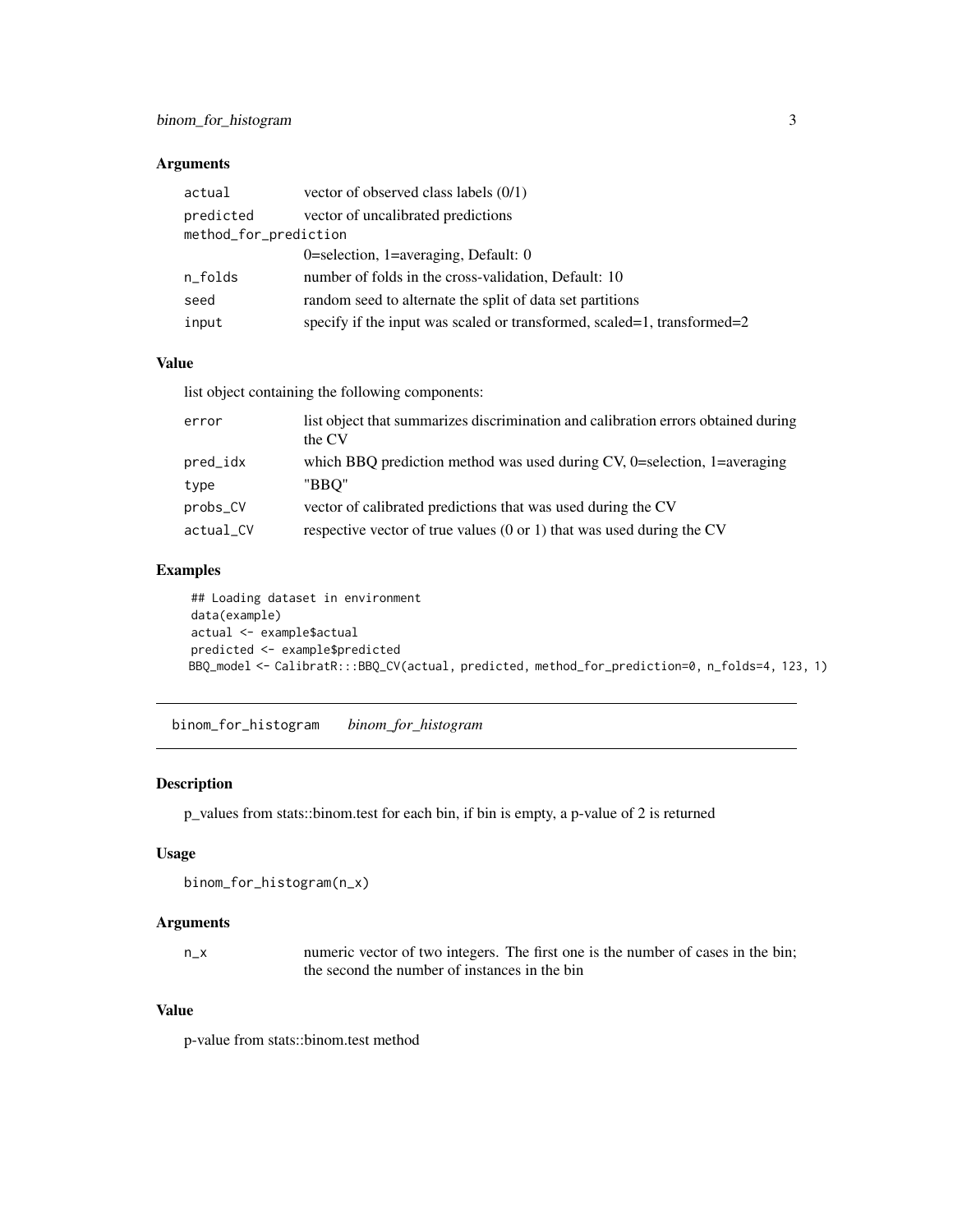<span id="page-3-1"></span><span id="page-3-0"></span>build\_BBQ *build\_BBQ*

#### Description

This method builds a BBQ calibration model using the trainings set provided.

#### Usage

```
build_BBQ(actual, predicted)
```
## Arguments

| actual    | vector of observed class labels (0/1) |
|-----------|---------------------------------------|
| predicted | vector of uncalibrated predictions    |

# Details

Based on the paper (and matlab code) : "Obtaining Well Calibrated Probabilities Using Bayesian Binning" by Naeini, Cooper and Hauskrecht: ; https://www.ncbi.nlm.nih.gov/pmc/articles/PMC4410090/

#### Value

returns the BBQ model which includes models for all evaluated binning schemes; the prunedmodel contains only a selection of BBQ models with the best Bayesian score

<span id="page-3-2"></span>

| build GUESS<br>build_GUESS |
|----------------------------|
|----------------------------|

# Description

This method builds a GUESS calibration model using the trainings set provided.

#### Usage

```
build_GUESS(actual, predicted)
```
#### Arguments

| actual    | vector of observed class labels (0/1) |
|-----------|---------------------------------------|
| predicted | vector of uncalibrated predictions    |

#### Value

returns the trained GUESS model that can be used to calibrate a test set using the [predict\\_GUESS](#page-19-1) method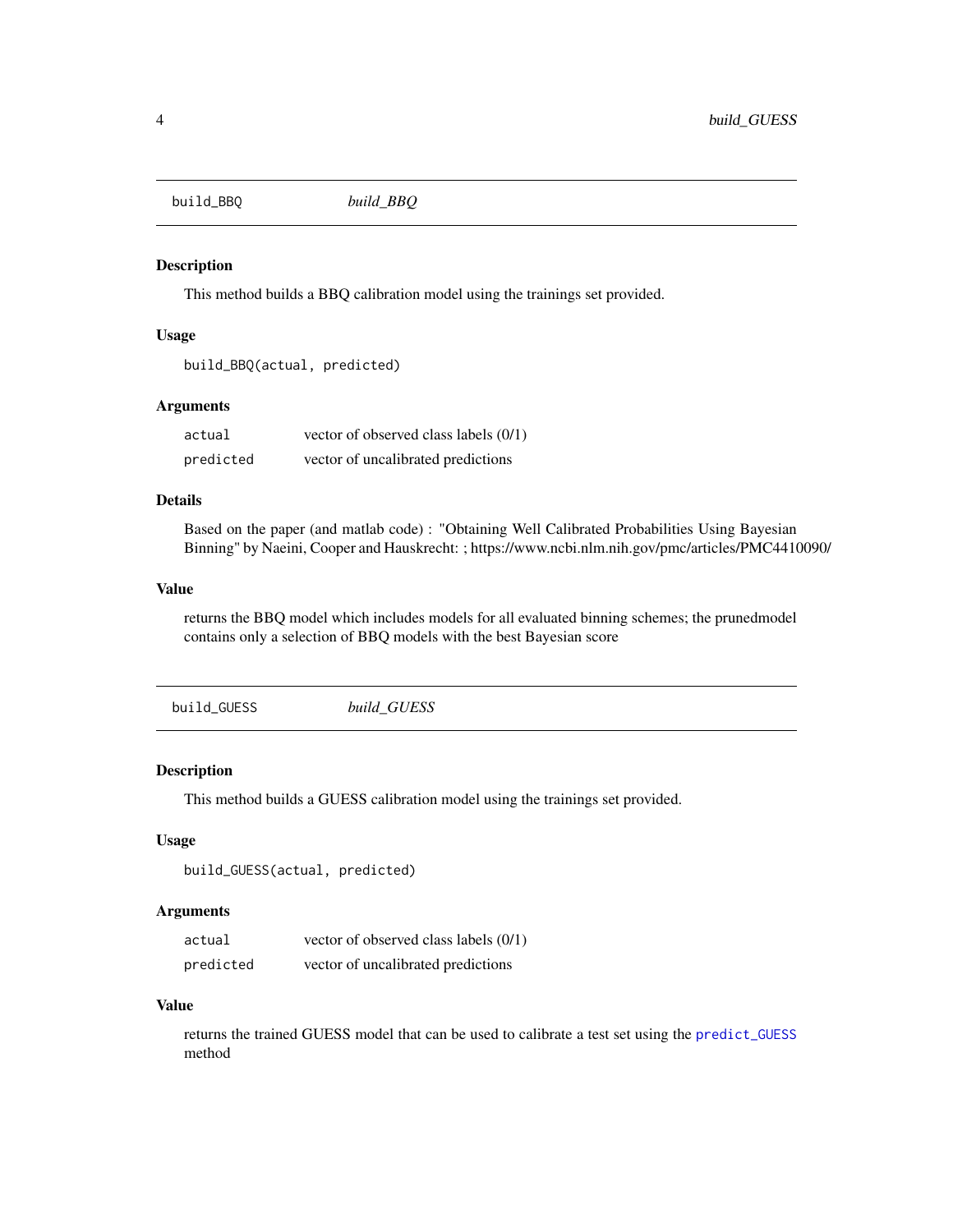# <span id="page-4-0"></span>build\_hist\_binning 5

# See Also

[denscomp](#page-0-0)

<span id="page-4-2"></span>build\_hist\_binning *build\_hist\_binning*

# Description

calculate estimated probability per bin, input predicted and real score as numeric vector; builds a histogram binning model which can be used to calibrate uncalibrated predictions using the predict\_histogramm\_binning method

#### Usage

build\_hist\_binning(actual, predicted, bins = NULL)

#### Arguments

| actual    | vector of observed class labels $(0/1)$                                                                                       |
|-----------|-------------------------------------------------------------------------------------------------------------------------------|
| predicted | vector of uncalibrated predictions                                                                                            |
| bins      | number of bins that should be used to build the binning model, Default: de-<br>cide_on_break estimates optimal number of bins |

## Details

if trainings set is smaller then threshold (15 bins\*5 elements=75), number of bins is decreased

## Value

returns the trained histogram model that can be used to calibrate a test set using the [predict\\_hist\\_binning](#page-20-1) method

<span id="page-4-1"></span>calibrate *calibrate*

# Description

Builds selected calibration models on the supplied trainings values actual and predicted and returns them to the user. New test instances can be calibrated using the [predict\\_calibratR](#page-18-1) function. Returns cross-validated calibration and discrimination error values for the models if evaluate\_CV\_error is set to TRUE. Repeated cross-Validation can be time-consuming.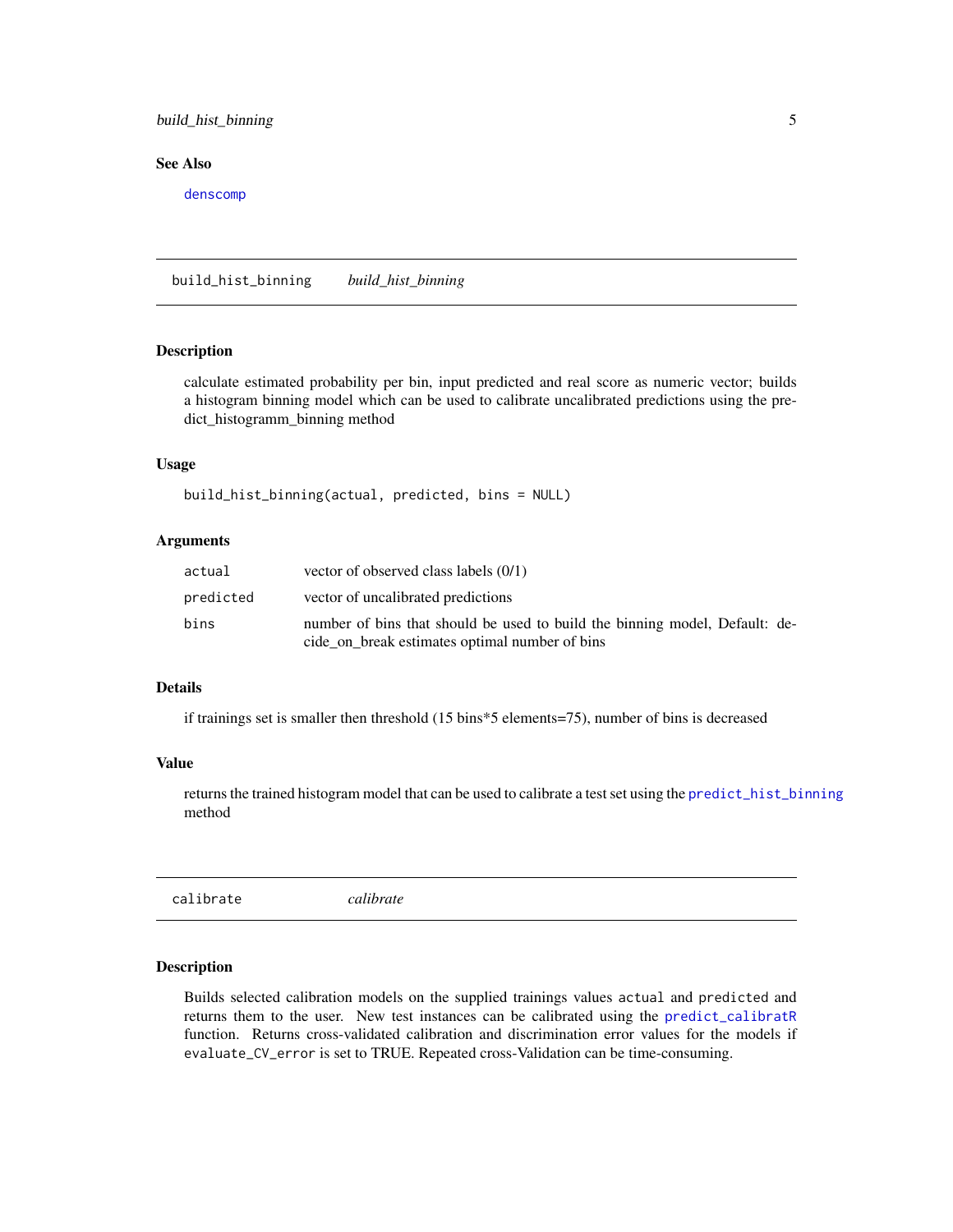# <span id="page-5-0"></span>Usage

```
calibrate(actual, predicted, model_idx = c(1, 2, 3, 4, 5),
  evaluate_no_CV_error = TRUE, evaluate_CV_error = TRUE, folds = 10,
 n\_seeds = 30, nCores = 4)
```
# Arguments

| actual               | vector of observed class labels (0/1)                                                                                                                                                                                                                                                                                                                    |  |
|----------------------|----------------------------------------------------------------------------------------------------------------------------------------------------------------------------------------------------------------------------------------------------------------------------------------------------------------------------------------------------------|--|
| predicted            | vector of uncalibrated predictions                                                                                                                                                                                                                                                                                                                       |  |
| model_idx            | which calibration models should be implemented, 1=hist_scaled, 2=hist_transformed,<br>3=BBQ_scaled, 4=BBQ_transformed, 5=GUESS, Default: c(1, 2, 3, 4, 5)                                                                                                                                                                                                |  |
| evaluate_no_CV_error |                                                                                                                                                                                                                                                                                                                                                          |  |
|                      | computes internal errors for calibration models that were trained on all available<br>actual/predicted tuples. Testing is performed with the same set. Be careful<br>to interpret those error values, as they are not cross-validated. Default: TRUE                                                                                                     |  |
| evaluate_CV_error    |                                                                                                                                                                                                                                                                                                                                                          |  |
|                      | computes cross-validation error. folds times cross validation is repeated n_seeds<br>times with changing seeds. The trained models and the their calibration and dis-<br>crimination errors are returned. Evaluation of CV errors can take some time to<br>compute, depending on the number of repetitions specified in n_seeds, Default:<br><b>TRUE</b> |  |
| folds                | number of folds in the cross-validation of the calibration model. If folds is set<br>to 1, no CV is performed and summary_CV can be calculated. Default: 10                                                                                                                                                                                              |  |
| n_seeds              | n_seeds determines how often random data set partition is repeated with vary-<br>ing seed. If folds is 1, n_seeds should be set to 1, too. Default: 30                                                                                                                                                                                                   |  |
| nCores               | nCores how many cores should be used during parallelisation. Default: 4                                                                                                                                                                                                                                                                                  |  |

## Details

parallised execution of random data set splits for the Cross-Validation procedure over n\_seeds

## Value

A list object with the following components:

# calibration\_models

|               | a list of all trained calibration models, which can be used in the predict_calibratR<br>method. |
|---------------|-------------------------------------------------------------------------------------------------|
| summary_CV    | a list containing information on the CV errors of the implemented models                        |
| summary_no_CV | a list containing information on the internal errors of the implemented models                  |
| predictions   | calibrated predictions for the original predicted values                                        |
| n_seeds       | number of random data set partitions into training and test set for folds-times                 |

# Author(s)

Johanna Schwarz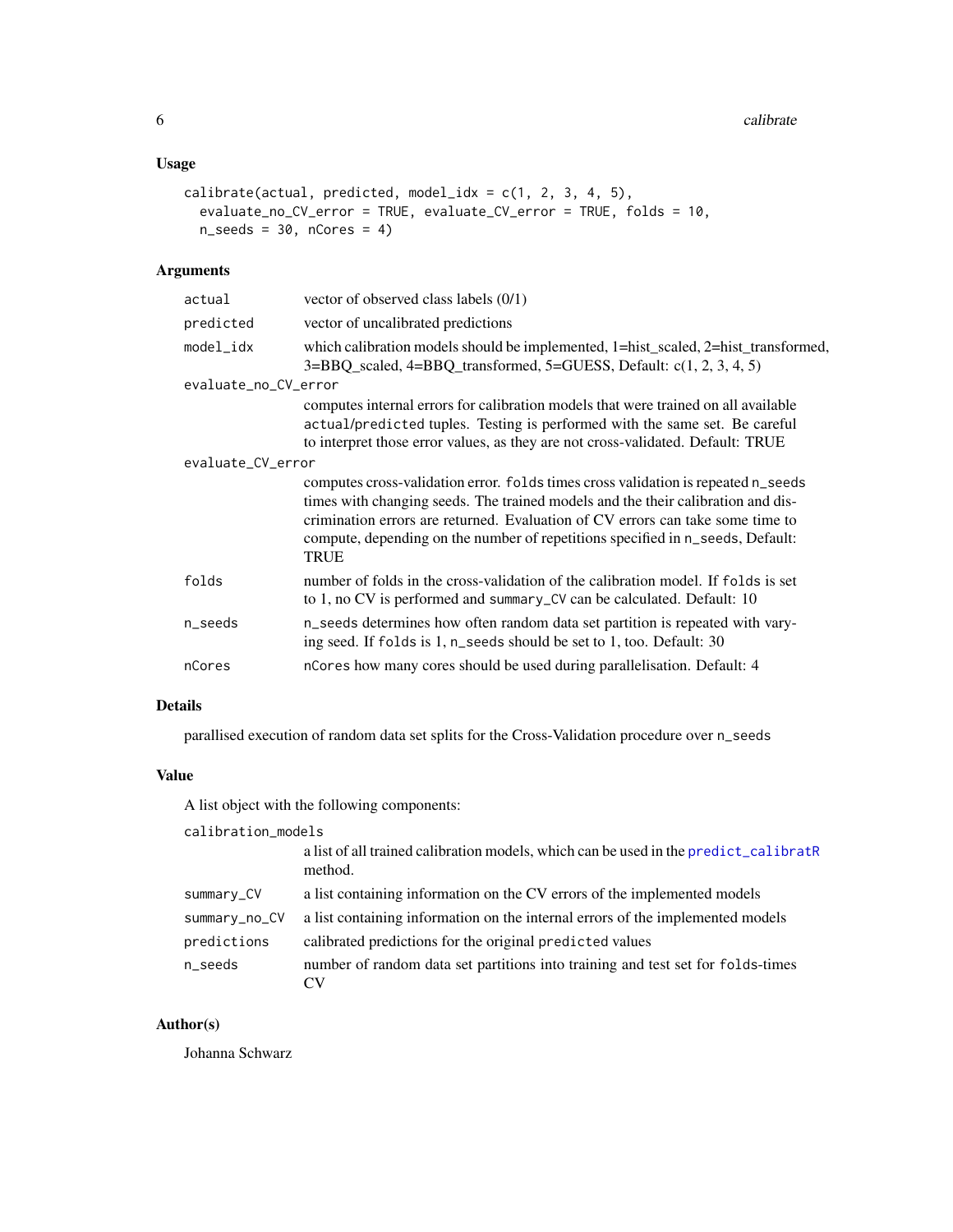# <span id="page-6-0"></span>calibrate\_me 7

# Examples

```
## Loading dataset in environment
data(example)
actual <- example$actual
predicted <- example$predicted
## Create calibration models
calibration_model <- calibrate(actual, predicted,
                             model\_idx = c(1,2),
                             FALSE, FALSE, folds = 10, n_seeds = 1, nCores = 2)
```
calibrate\_me *calibrate\_me*

# Description

trains calibration models on the training set of predicted/actual value pairs.model\_idx specifies which models should be trained.

# Usage

calibrate\_me(actual, predicted, model\_idx)

## Arguments

| actual    | vector of observed class labels $(0/1)$                                                                                                                                        |
|-----------|--------------------------------------------------------------------------------------------------------------------------------------------------------------------------------|
| predicted | vector of uncalibrated predictions                                                                                                                                             |
| model idx | a single number from 1 to 5, indicating which calibration model should be imple-<br>mented, 1=hist scaled, 2=hist transformed, 3=BBO scaled, 4=BBO transformed,<br>$5 = GUESS$ |

## Value

depending on the value of model\_idx, the respective calibration model is build on the input from actual and predicted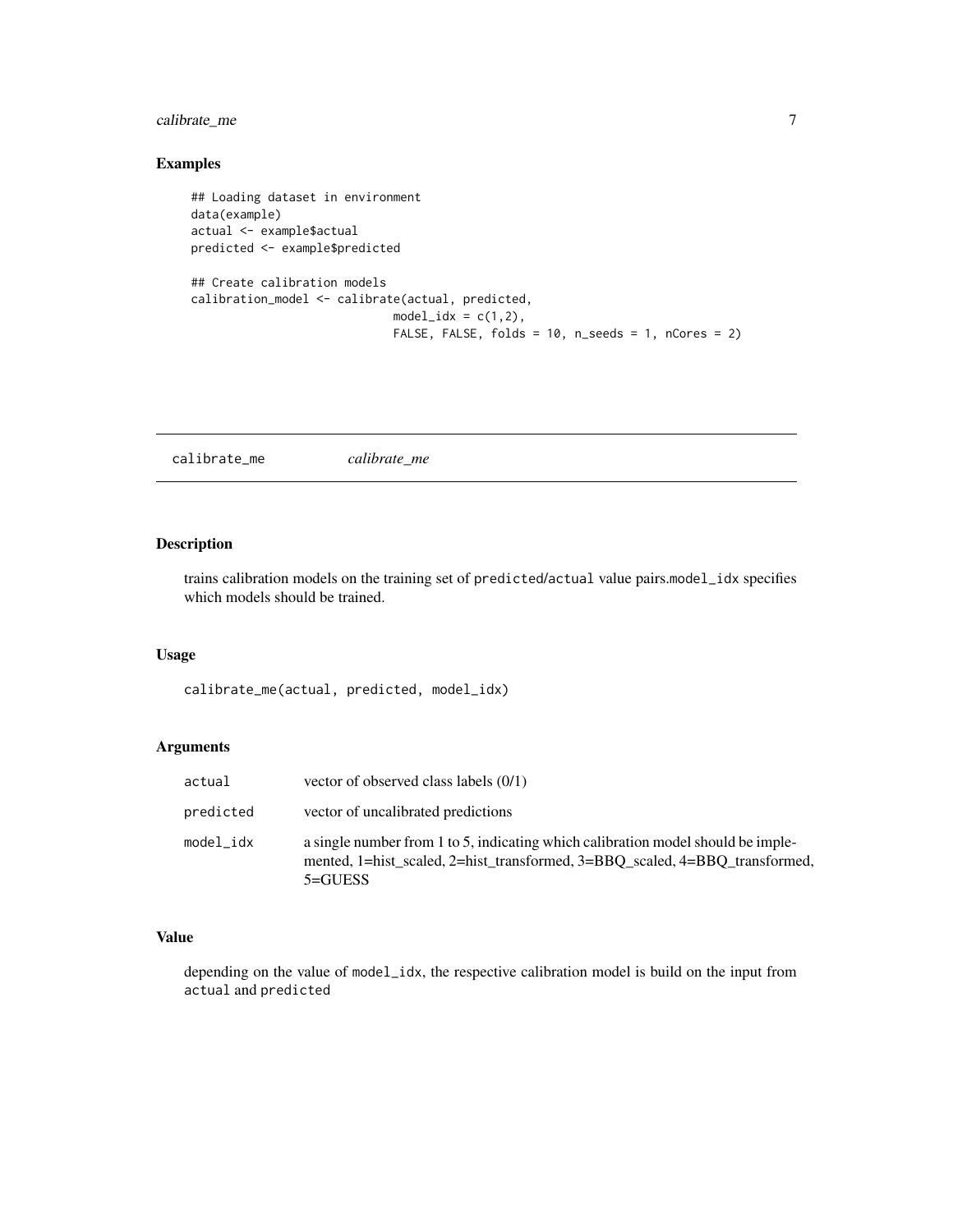<span id="page-7-0"></span>calibrate\_me\_CV\_errors

*calibrate\_me\_CV\_errors*

# Description

trains and evaluates calibration models using n\_seeds-times repeated folds-Cross-Validation (CV).model\_idx specifies which models should be trained.

Model training and evaluation is repeated n\_seeds-times with a different training/test set partition scheme for the CV each time.

# Usage

```
calibrate_me_CV_errors(actual, predicted, model_idx, folds = 10, n_seeds,
  nCores)
```
#### Arguments

| actual    | vector of observed class labels $(0/1)$                                                                                        |
|-----------|--------------------------------------------------------------------------------------------------------------------------------|
| predicted | vector of uncalibrated predictions                                                                                             |
| model_idx | which calibration models should be implemented, 1=hist_scaled, 2=hist_transformed,<br>3=BBO scaled, 4=BBO transformed, 5=GUESS |
| folds     | number of folds in the cross-validation, Default: 10                                                                           |
| n_seeds   | n_seeds determines how often random data set partition is repeated with vary-<br>ing seed                                      |
| nCores    | n Cores how many cores should be used during parallelisation. Default: 4                                                       |

# Details

parallised execution over n\_seeds

# Value

returns all trained calibration models that were built during the n\_seeds-times repeated folds-CV. Error values for each of the n\_seeds CV runs are given.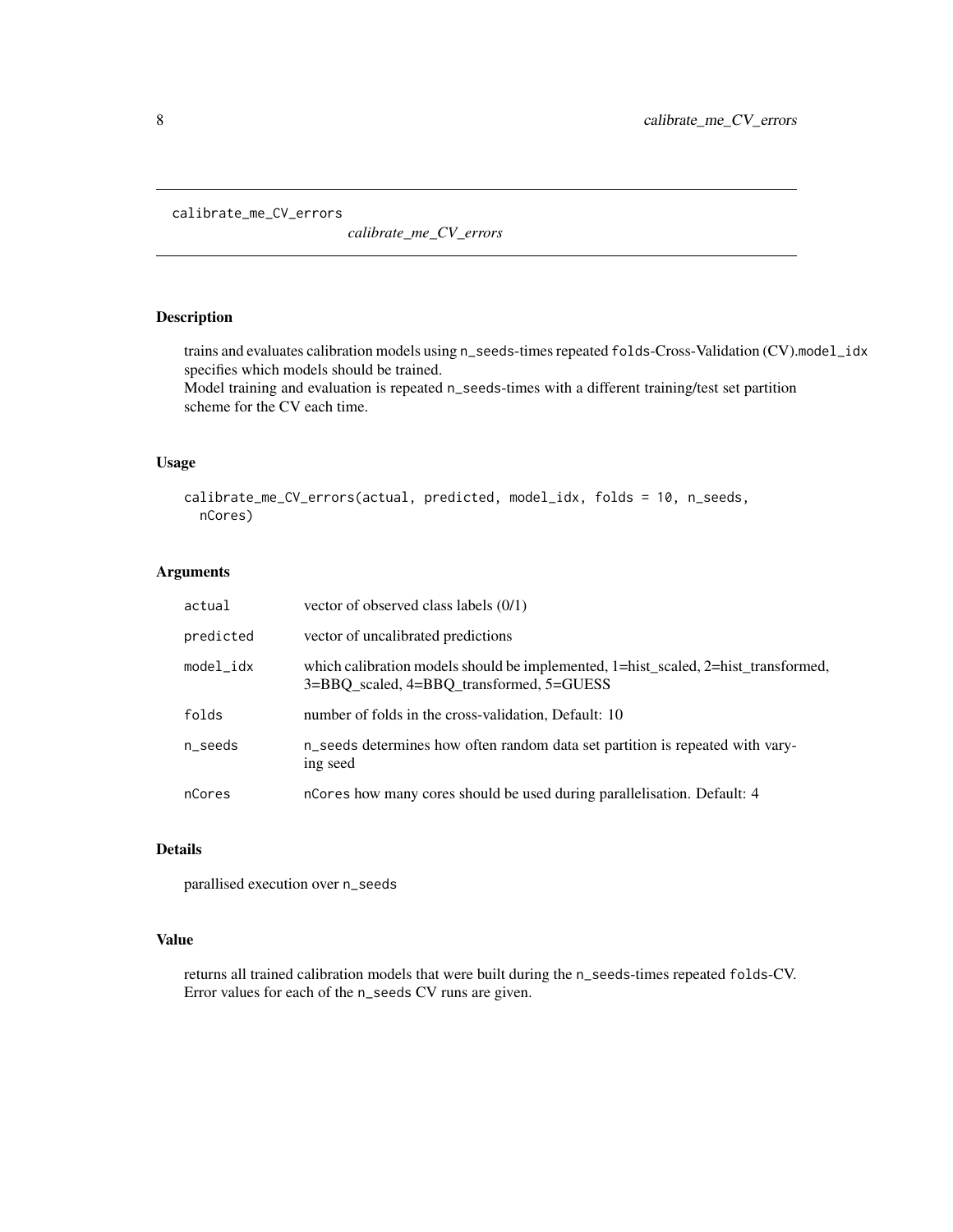<span id="page-8-1"></span><span id="page-8-0"></span>compare\_models\_visual *compare\_models\_visual*

## Description

FUNCTION\_DESCRIPTION

#### Usage

```
compare_models_visual(models, seq = NULL)
```
# Arguments

| models | PARAM DESCRIPTION                                                              |
|--------|--------------------------------------------------------------------------------|
| seq    | sequence for which the calibrated predictions should be plotted, Default: NULL |

## Details

DETAILS

## Value

OUTPUT\_DESCRIPTION

#### See Also

[ggplot](#page-0-0),[geom\\_line](#page-0-0),[aes](#page-0-0),[ylim](#page-0-0),[theme](#page-0-0),[labs](#page-0-0),[scale\\_color\\_brewer](#page-0-0) [melt](#page-0-0)

<span id="page-8-2"></span>evaluate\_discrimination

*evaluate\_discrimination*

## Description

computes various discrimination error values, namely: sensitivity, specificity, accuracy, positive predictive value (ppv), negative predictive value (npv) and AUC

## Usage

```
evaluate_discrimination(actual, predicted, cutoff = NULL)
```
# Arguments

| actual    | vector of observed class labels $(0/1)$                                          |
|-----------|----------------------------------------------------------------------------------|
| predicted | vector of uncalibrated predictions                                               |
| cutoff    | cut-off to be used for the computation of npv, ppv, sensitivity and specificity, |
|           | Default: value that maximizes sensitivity and specificity (Youden-Index)         |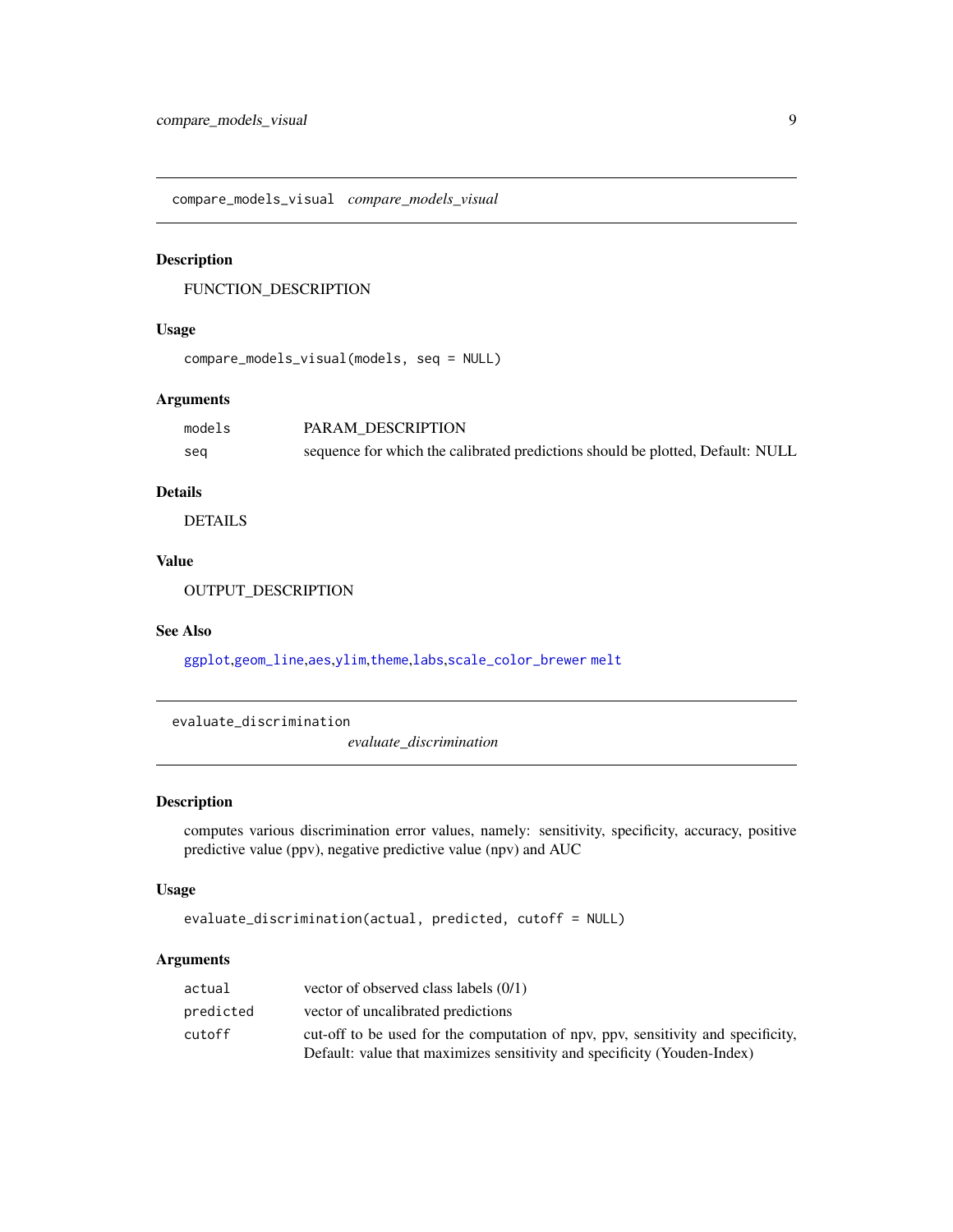# Value

list object with the following components:

| sens            | sensitivity                                       |
|-----------------|---------------------------------------------------|
| spec            | specificity                                       |
| acc             | accuracy                                          |
| ppv             | positive predictive value                         |
| npv             | negative predictive value                         |
| cutoff          | cut-off that was used to compute the error values |
| auc             | AUC value                                         |
| <b>See Also</b> |                                                   |
| roc             |                                                   |
|                 |                                                   |
|                 |                                                   |
| example         | example                                           |

#### Description

list object containing 1) the simulated classifiers for two classes. Distributions are simulated from Gaussian distributions with Normal(mean=1.5, sd=0) for class 1 and Normal(mean=0, sd=0) for class 0 instances. Each class consists of 100 instances. and 2) A test set of 100 instances

#### Usage

data(example)

## Format

predicted=vector of 200 simulated classifier values; actual=their respective true class labels (0/1)

format\_values *format\_values*

# Description

returns formatted input. If specified, the uncalibrated input is mapped to the [0;1] range using scaling ([scale\\_me](#page-23-1)) or transforming ([transform\\_me](#page-25-1))

```
format_values(cases, control, input, min = NULL, max = NULL, mean = NULL)
```
<span id="page-9-0"></span>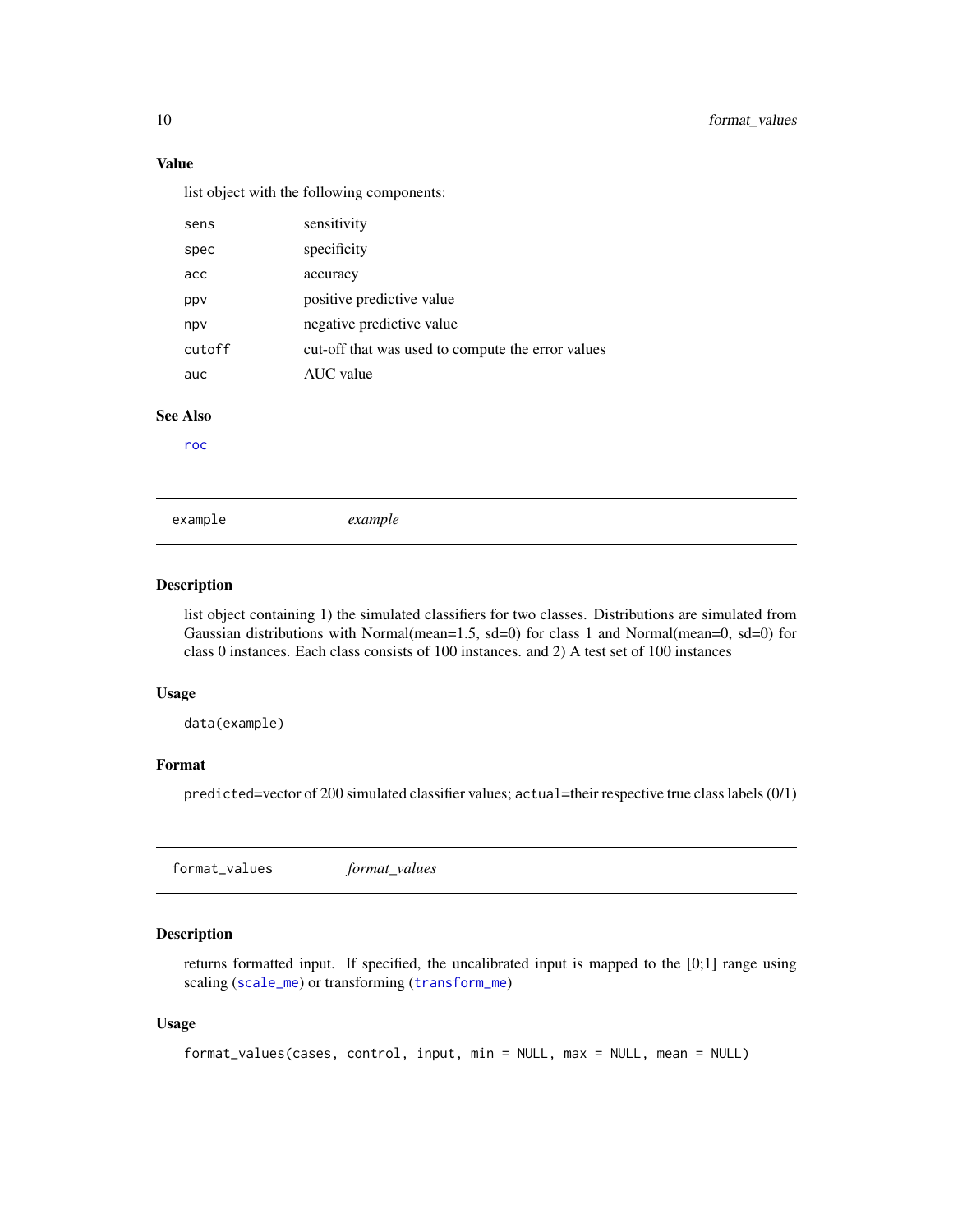#### <span id="page-10-0"></span>getECE  $\qquad \qquad$  11

# Arguments

| cases   | instances from class 1                                                                                                                                       |
|---------|--------------------------------------------------------------------------------------------------------------------------------------------------------------|
| control | instances from class 0                                                                                                                                       |
| input   | single integer $(0, 1 \text{ or } 2)$ . specify if the input should be formatted $(=0)$ , formatted<br>and scaled $(=1)$ or formatted and transformed $(=2)$ |
| min     | min value of the original data set, default=calculated on input                                                                                              |
| max     | max value of the original data set, default=calculated on input                                                                                              |
| mean    | mean value of the original data set, default=calculated on input                                                                                             |

# Value

list object with the following components:

| formated_values |                                                                                                                                           |  |
|-----------------|-------------------------------------------------------------------------------------------------------------------------------------------|--|
|                 | formatted input. If input is set to $1(2)$ , the input is additionally scaled (trans-<br>formed) using the method scale_me (transform_me) |  |
| min             | minimum value among all instances                                                                                                         |  |
| max             | maximum value among all instances                                                                                                         |  |
| mean            | mean value among all instances                                                                                                            |  |
|                 |                                                                                                                                           |  |

<span id="page-10-1"></span>

| getECE<br>getECE |
|------------------|
|------------------|

# Description

Expected Calibration Error (ECE); the model is divided into 10 equal-width bins (default) and the mean of the observed (0/1) vs. mean of predicted is calculated per bin, weighted by emperical frequency of elements in bin i

# Usage

```
getECE(actual, predicted, n_bins = 10)
```
# Arguments

| actual    | vector of observed class labels $(0/1)$                                 |
|-----------|-------------------------------------------------------------------------|
| predicted | vector of uncalibrated predictions                                      |
| n bins    | number of bins of the underlying equal-frequency histogram, Default: 10 |

# Value

equal-frequency ECE value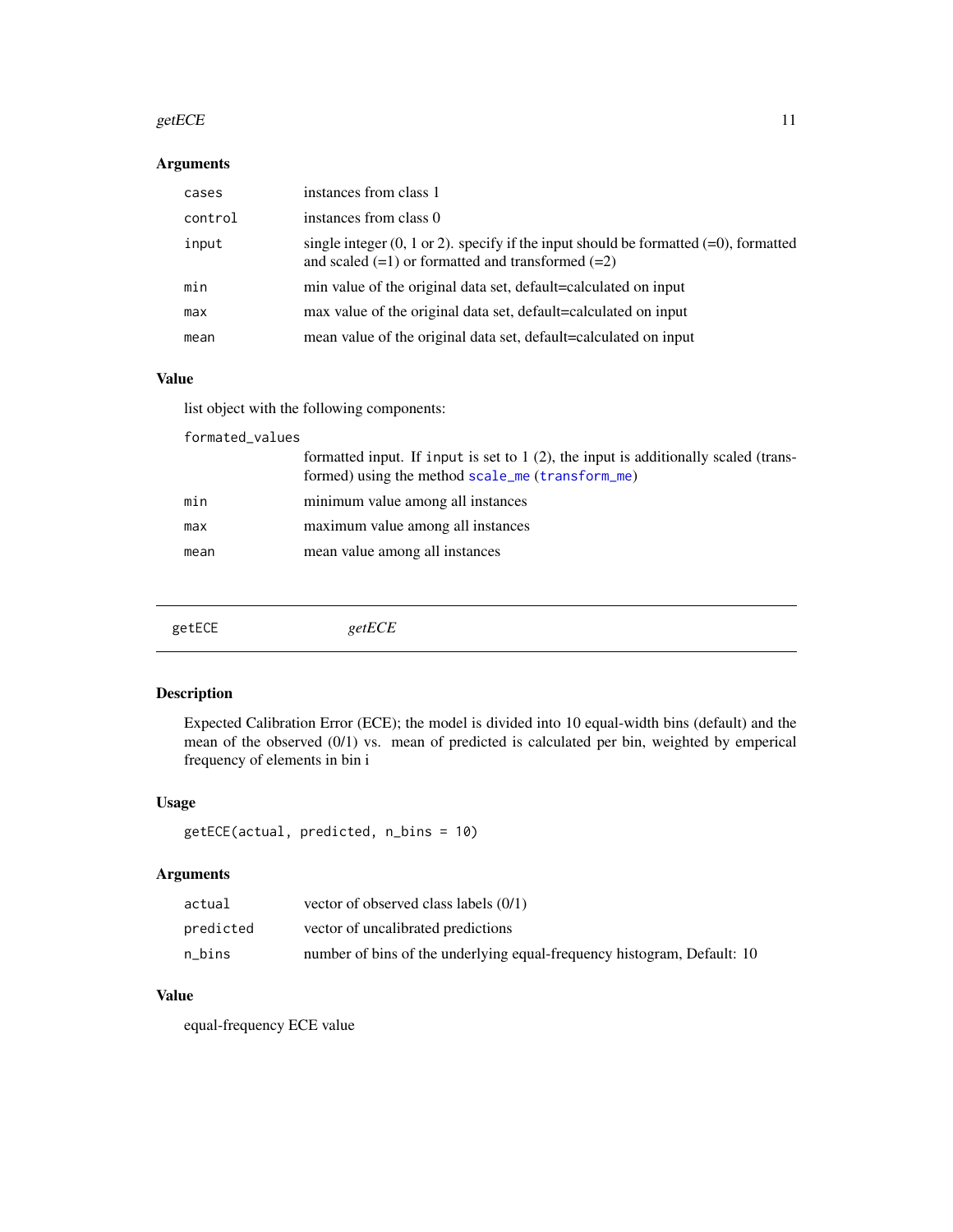<span id="page-11-1"></span><span id="page-11-0"></span>getMCE *getMCE*

# Description

Maximum Calibration Error (MCE), returns maximum calibration error for equal-frequency binning model

# Usage

getMCE(actual, predicted, n\_bins = 10)

# Arguments

| actual    | vector of observed class labels $(0/1)$                                 |
|-----------|-------------------------------------------------------------------------|
| predicted | vector of uncalibrated predictions                                      |
| n bins    | number of bins of the underlying equal-frequency histogram, Default: 10 |

# Value

equal-frequency MCE value

<span id="page-11-2"></span>

|--|--|

# Description

calculates the root of mean square error (RMSE) in the test set of calibrated predictions

# Usage

getRMSE(actual, predicted)

# Arguments

| actual    | vector of observed class labels (0/1) |
|-----------|---------------------------------------|
| predicted | vector of uncalibrated predictions    |

# Value

RMSE value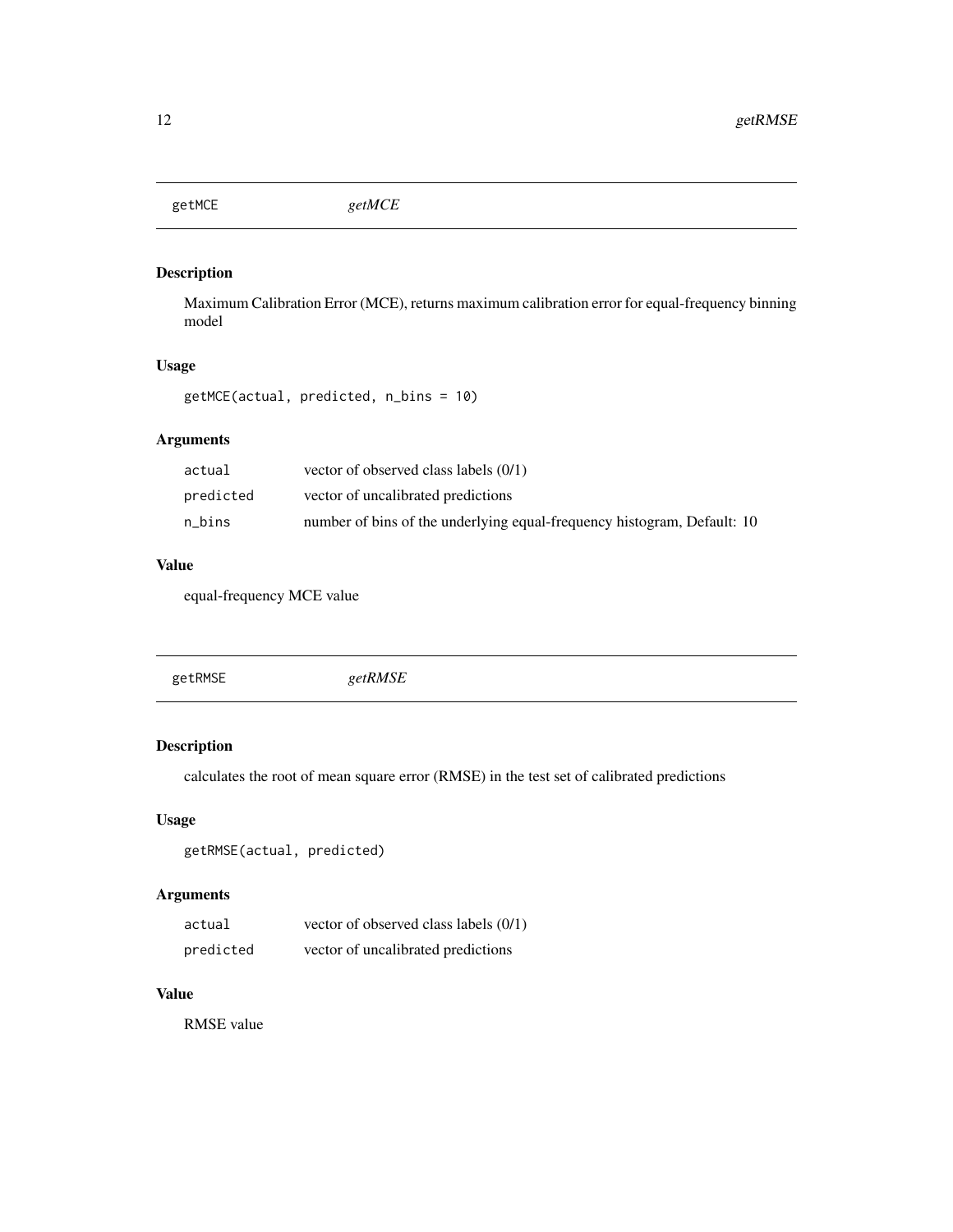<span id="page-12-0"></span>get\_Brier\_score *get\_Brier\_score*

# Description

FUNCTION\_DESCRIPTION

## Usage

get\_Brier\_score(actual, predicted)

# Arguments

| actual    | vector of observed class labels (0/1) |
|-----------|---------------------------------------|
| predicted | vector of uncalibrated predictions    |

## Details

DETAILS

# Value

OUTPUT\_DESCRIPTION

<span id="page-12-1"></span>get\_CLE\_class *get\_CLE\_class*

# Description

calculates the class-specific classification error CLE in the test set. The method computes the deviation of the calibrated predictions of class 1 instances from their true value 1. For class 0 instances, get\_CLE\_class computes the deviation from 0. Class 1 CLE is 0 when all class 1 instances have a calibrated prediction of 1 regardless of potential miscalibration of class 0 instances. CLE calculation is helpful when miscalibration and -classification is more cost-sensitive for one class than for the other.

### Usage

get\_CLE\_class(actual, predicted, bins = 10)

# Arguments

| actual    | vector of observed class labels $(0/1)$                      |
|-----------|--------------------------------------------------------------|
| predicted | vector of uncalibrated predictions                           |
| bins      | number of bins for the equal-width binning model, default=10 |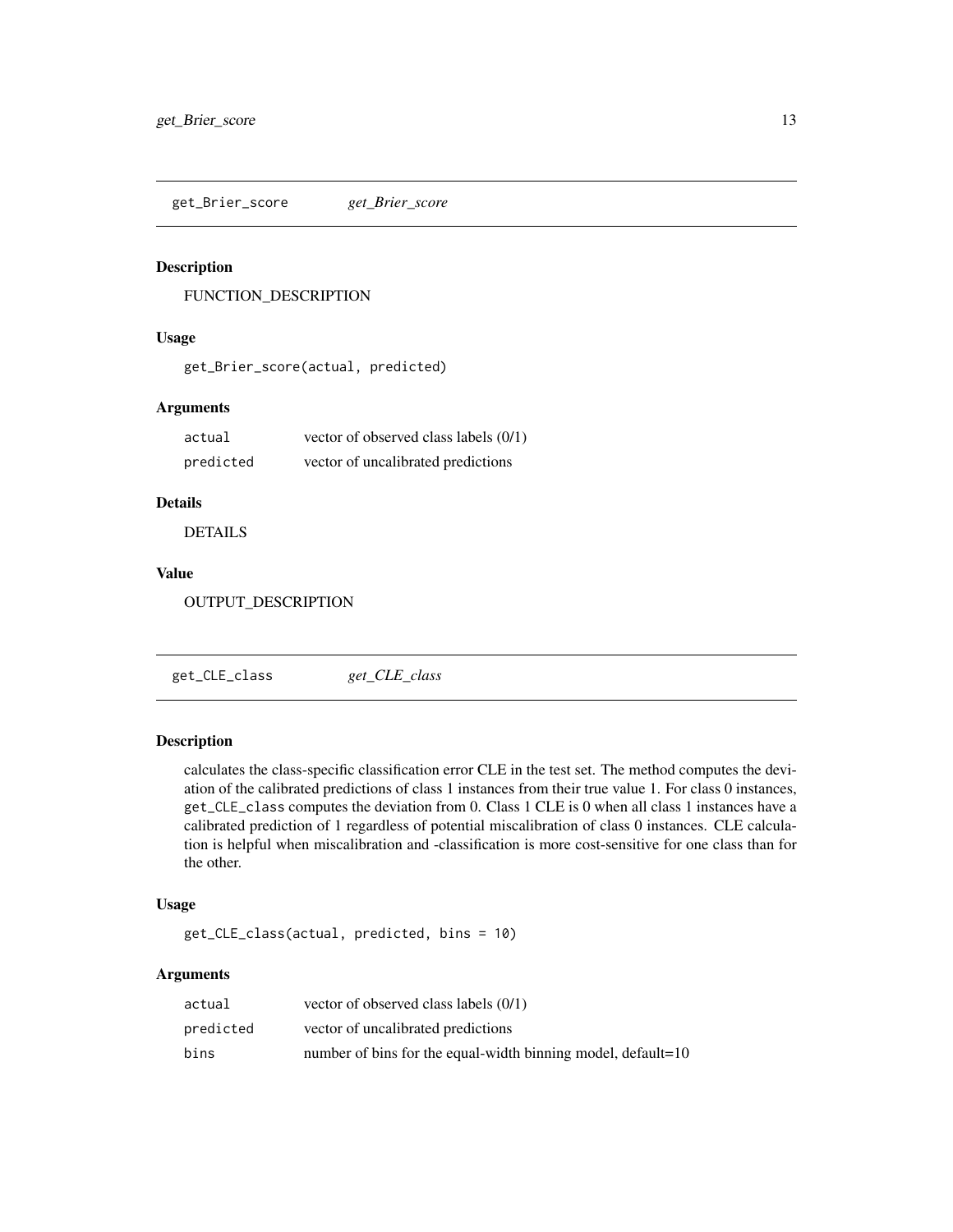<span id="page-13-0"></span>object of class list containing the following components:

| class 1 | CLE of class 1 instances |
|---------|--------------------------|
| class 0 | CLE of class 0 instances |

## See Also

[melt](#page-0-0) [ggplot](#page-0-0),[geom\\_line](#page-0-0),[aes](#page-0-0),[position\\_dodge](#page-0-0),[labs](#page-0-0),[scale\\_colour\\_manual](#page-0-0)

get\_CLE\_comparison *get\_CLE\_comparison*

#### Description

visualises how class 1 and class 0 classification error (CLE) differs in each trained calibration model. Comparing class-specific CLE helps to choose a calibration model for applications were classification error is cost-sensitive for one class. See [get\\_CLE\\_class](#page-12-1) for details on the implementation.

#### Usage

get\_CLE\_comparison(list\_models)

## Arguments

```
list_models list object that contains all error values for all trained calibration models. For
                  the specific format, see the calling function visualize_calibratR.
```
## Value

ggplot2

get\_ECE\_equal\_width *get\_ECE\_equal\_width*

# Description

Expected Calibration Error (ECE); the model is divided into 10 equal-width bins (default) and the mean of the observed (0/1) vs. mean of predicted is calculated per bin, weighted by emperical frequency of elements in bin i

```
get_ECE_equal_width(actual, predicted, bins = 10)
```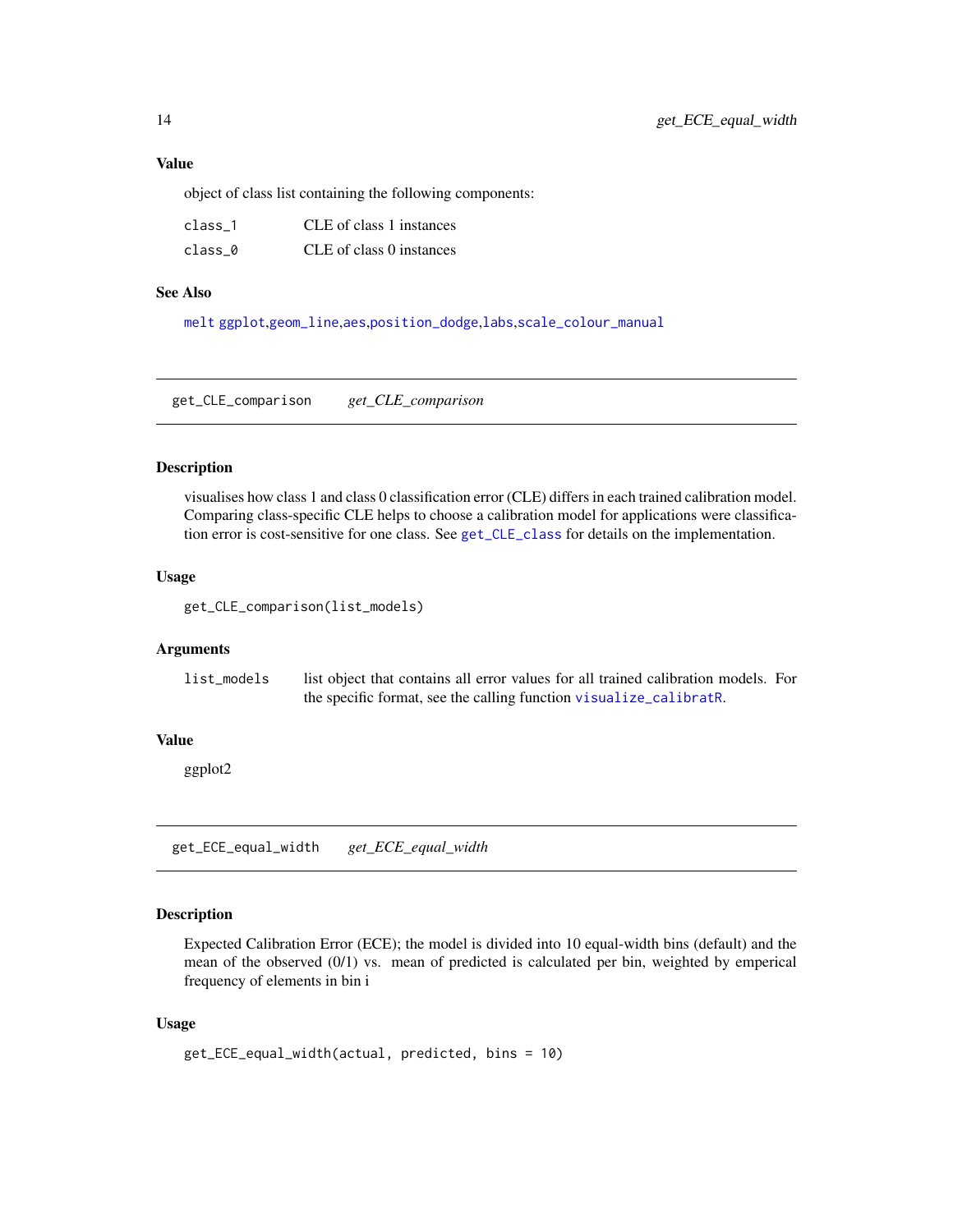## <span id="page-14-0"></span>Arguments

| actual    | vector of observed class labels $(0/1)$          |
|-----------|--------------------------------------------------|
| predicted | vector of uncalibrated predictions               |
| bins      | number of bins for the equal-width binning model |

# Value

equal-width ECE value

get\_MCE\_equal\_width *get\_MCE\_equal\_width*

#### Description

Maximum Calibration Error (MCE), returns maximum calibration error for equal-width binning model

# Usage

```
get_MCE_equal_width(actual, predicted, bins = 10)
```
# Arguments

| actual    | vector of observed class labels (0/1) |
|-----------|---------------------------------------|
| predicted | vector of uncalibrated predictions    |
| bins      | number of bins for the binning model  |

#### Value

equal-width MCE value

GUESS\_CV *GUESS\_CV*

#### Description

trains and evaluates the GUESS calibration model using folds-Cross-Validation (CV). The predicted values are partitioned into n subsets. A GUESS model is constructed on (n-1) subsets; the remaining set is used for testing the model. All test set predictions are merged and used to compute error metrics for the model.

```
GUESS_CV(actual, predicted, n_folds = 10, method_of_prediction = 2, seed,
  input)
```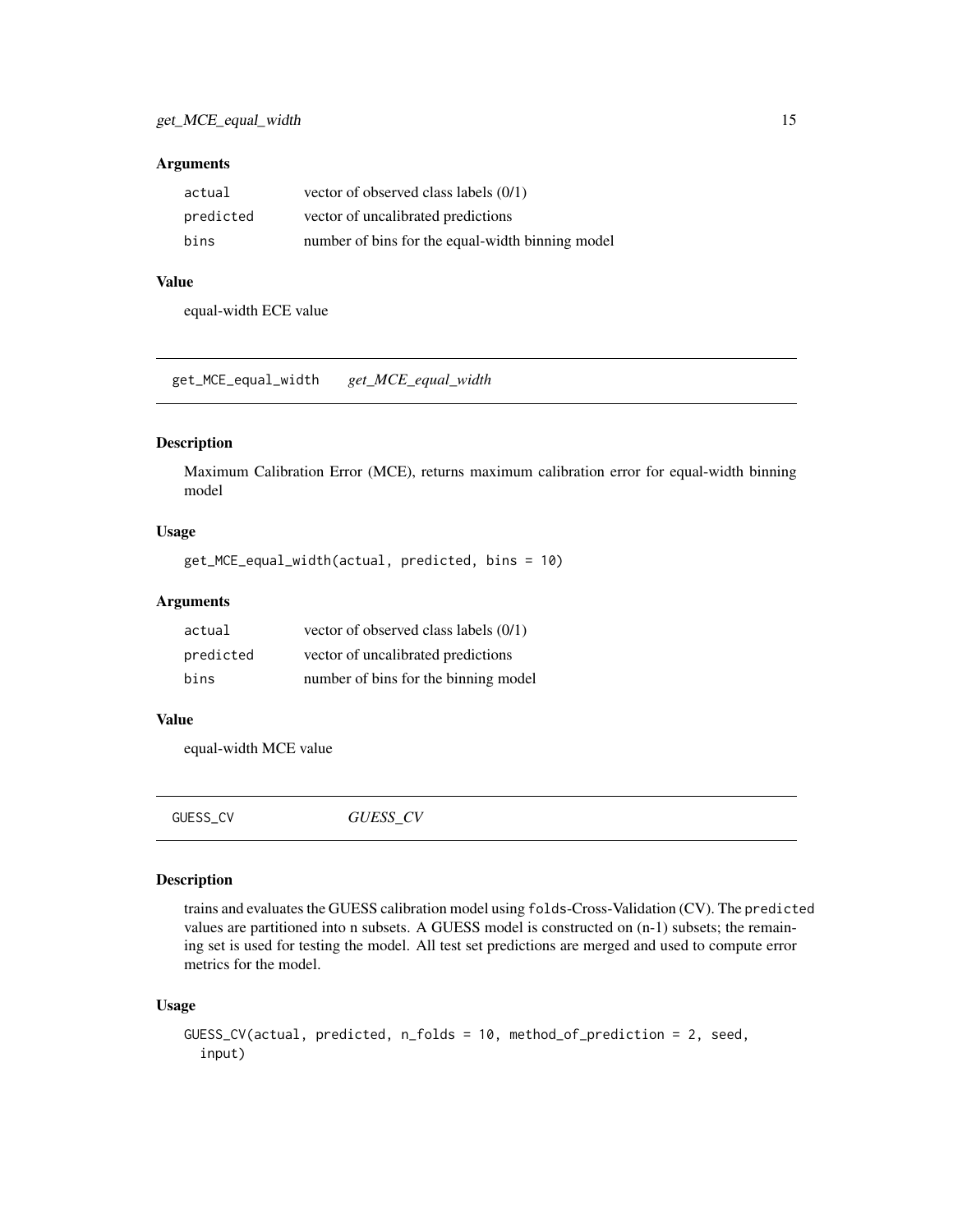# Arguments

| actual               | vector of observed class labels $(0/1)$                                 |  |
|----------------------|-------------------------------------------------------------------------|--|
| predicted            | vector of uncalibrated predictions                                      |  |
| n_folds              | number of folds for the cross-validation, Default: 10                   |  |
| method_of_prediction |                                                                         |  |
|                      | PARAM DESCRIPTION, Default: 2                                           |  |
| seed                 | random seed to alternate the split of data set partitions               |  |
| input                | specify if the input was scaled or transformed, scaled=1, transformed=2 |  |

# Value

list object containing the following components:

| error     | list object that summarizes discrimination and calibration errors obtained during<br>the CV |
|-----------|---------------------------------------------------------------------------------------------|
| type      | "GUESS"                                                                                     |
| pred_idx  | which prediction method was used during CV                                                  |
| probs_CV  | vector of calibrated predictions that was used during the CV                                |
| actual_CV | respective vector of true values $(0 \text{ or } 1)$ that was used during the CV            |
|           |                                                                                             |

hist\_binning\_CV *hist\_binning\_CV*

# Description

trains and evaluates the histogram binning calibration model repeated folds-Cross-Validation (CV). The predicted values are partitioned into n subsets. A histogram binning model is constructed on (n-1) subsets; the remaining set is used for testing the model. All test set predictions are merged and used to compute error metrics for the model.

# Usage

```
hist_binning_CV(actual, predicted, n_bins = 15, n_folds = 10, seed, input)
```
# Arguments

| actual    | vector of observed class labels $(0/1)$                                 |
|-----------|-------------------------------------------------------------------------|
| predicted | vector of uncalibrated predictions                                      |
| n_bins    | number of bins used in the histogram binning scheme, Default: 15        |
| n_folds   | number of folds in the cross-validation, Default: 10                    |
| seed      | random seed to alternate the split of data set partitions               |
| input     | specify if the input was scaled or transformed, scaled=1, transformed=2 |

<span id="page-15-0"></span>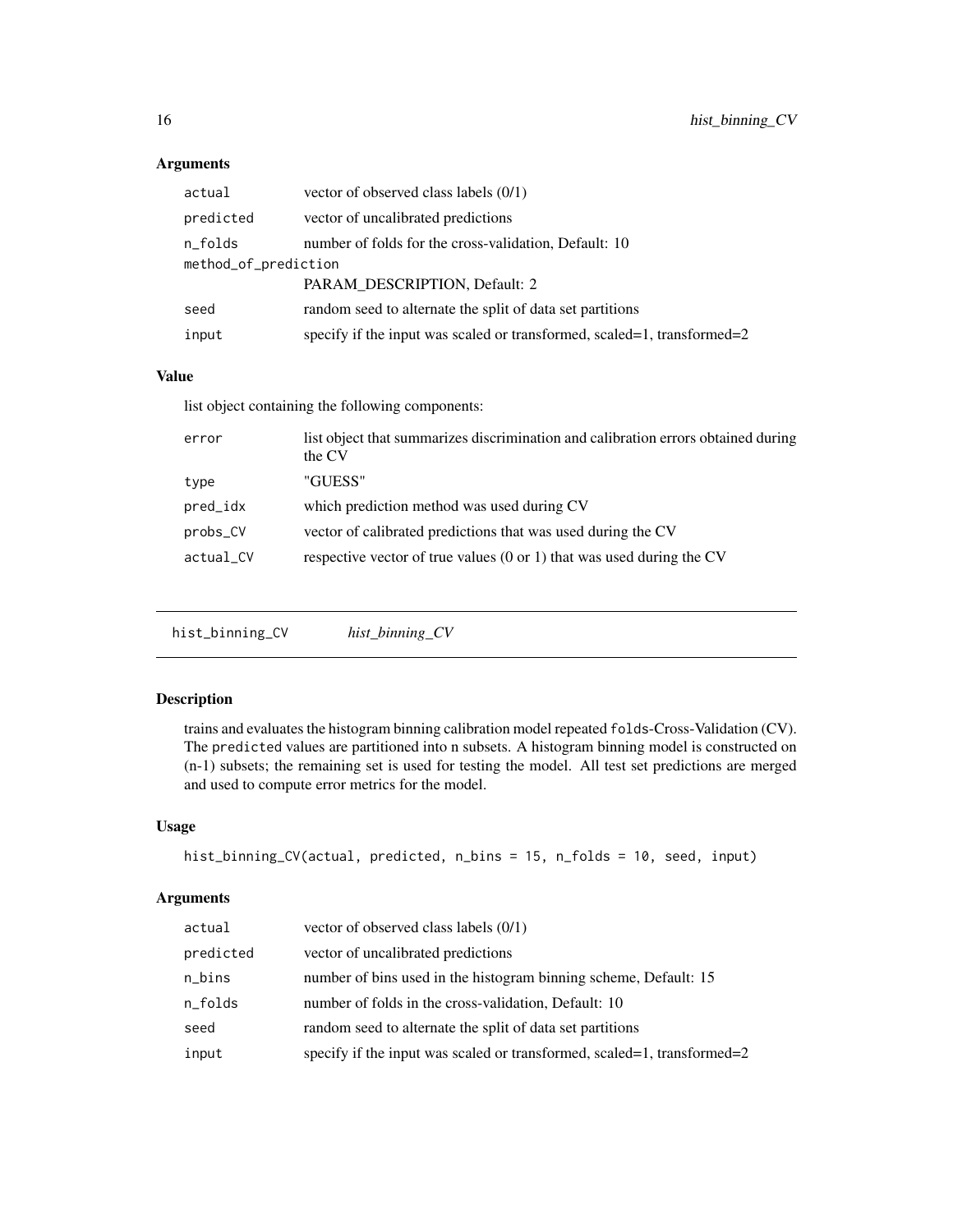# <span id="page-16-0"></span>Value

list object containing the following components:

| error     | list object that summarizes discrimination and calibration errors obtained during<br>the CV |
|-----------|---------------------------------------------------------------------------------------------|
| type      | "hist"                                                                                      |
| probs_CV  | vector of calibrated predictions that was used during the CV                                |
| actual_CV | respective vector of true values $(0 \text{ or } 1)$ that was used during the CV            |

```
plot_class_distributions
```
*plot\_class\_distributions*

# Description

plots the the returned conditional class probabilities P(x|C) of GUESS\_1 or GUESS\_2 models. Which GUESS model is plotted can be specified in pred\_idx.

# Usage

plot\_class\_distributions(build\_guess\_object, pred\_idx)

# Arguments

| build_guess_object |                                                                    |
|--------------------|--------------------------------------------------------------------|
|                    | output from build GUESS()                                          |
| pred_idx           | if pred_idx=1 GUESS_1 is plotted; if pred_idx=2 GUESS_2 is plotted |

# Value

ggplot object that visualizes the returned calibrated predicition estimates by GUESS\_1 or GUESS\_2

# See Also

[melt](#page-0-0) [ggplot](#page-0-0),[geom\\_line](#page-0-0),[aes](#page-0-0),[scale\\_colour\\_manual](#page-0-0),[theme](#page-0-0),[labs](#page-0-0),[geom\\_vline](#page-0-0),[geom\\_text](#page-0-0)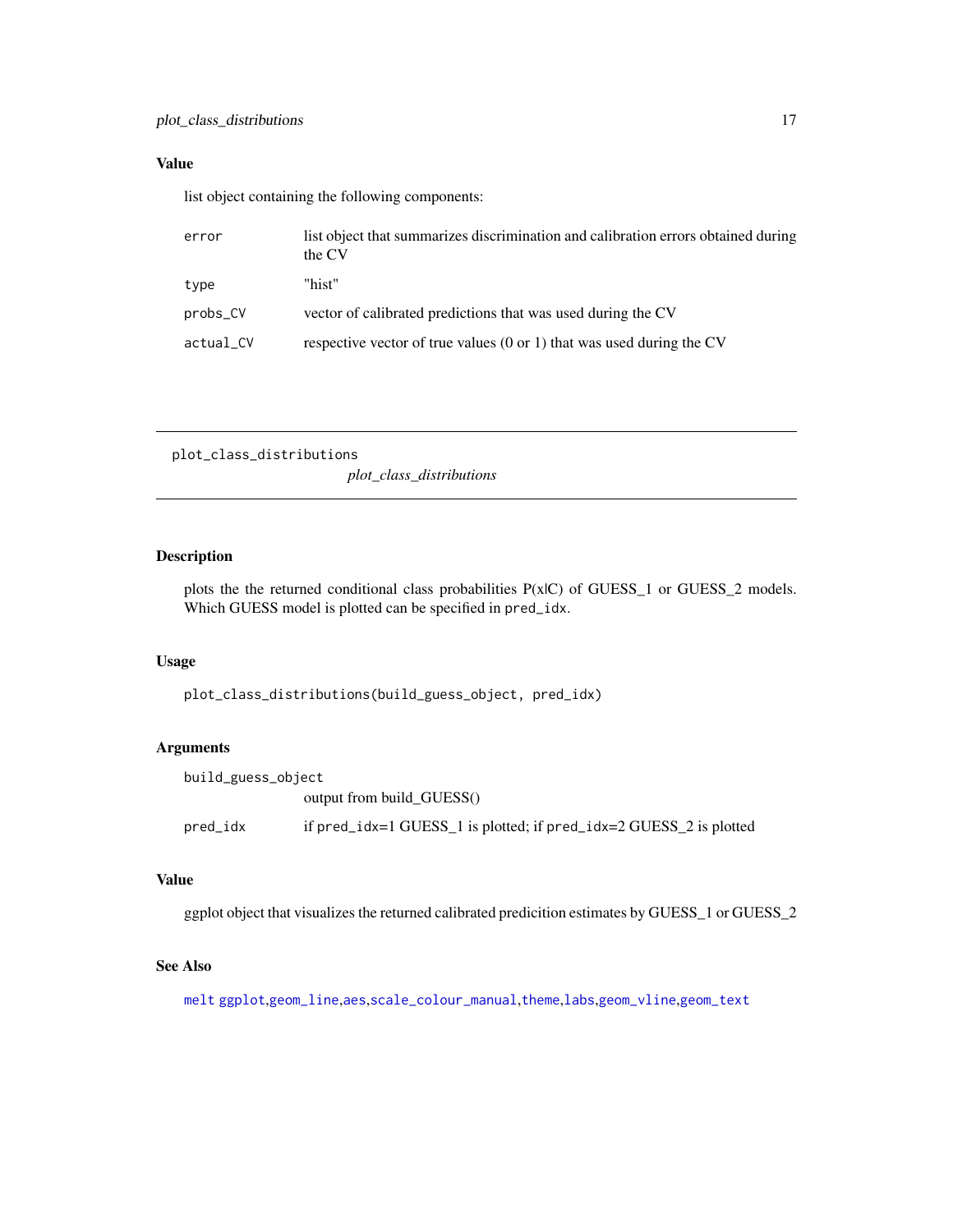<span id="page-17-1"></span><span id="page-17-0"></span>

#### Description

this methods visualizes all implemented calibration models as a mapping function between original ML scores (x-axis) and calibrated predictions (y-axis)

#### Usage

plot\_model(calibration\_model, seq = NULL)

# Arguments

calibration\_model

output from the [calibrate](#page-4-1) method.

seq sequence of ML scores over which the mapping function should be evaluated, Default: 100 scores from the minimum to the maximum of the original ML scores

## Value

ggplot object

# See Also

[melt](#page-0-0) [ggplot](#page-0-0),[geom\\_line](#page-0-0),[aes](#page-0-0),[ylim](#page-0-0),[scale\\_colour\\_manual](#page-0-0),[theme](#page-0-0),[labs](#page-0-0),[geom\\_text](#page-0-0),[geom\\_vline](#page-0-0)

predict\_BBQ *predict\_BBQ*

# Description

FUNCTION\_DESCRIPTION

# Usage

predict\_BBQ(bbq, new, option)

# Arguments

| bbq    | output from the build_BBO method        |
|--------|-----------------------------------------|
| new    | vector of uncalibrated probabilities    |
| option | either 1 or 0; averaging=1, selecting=0 |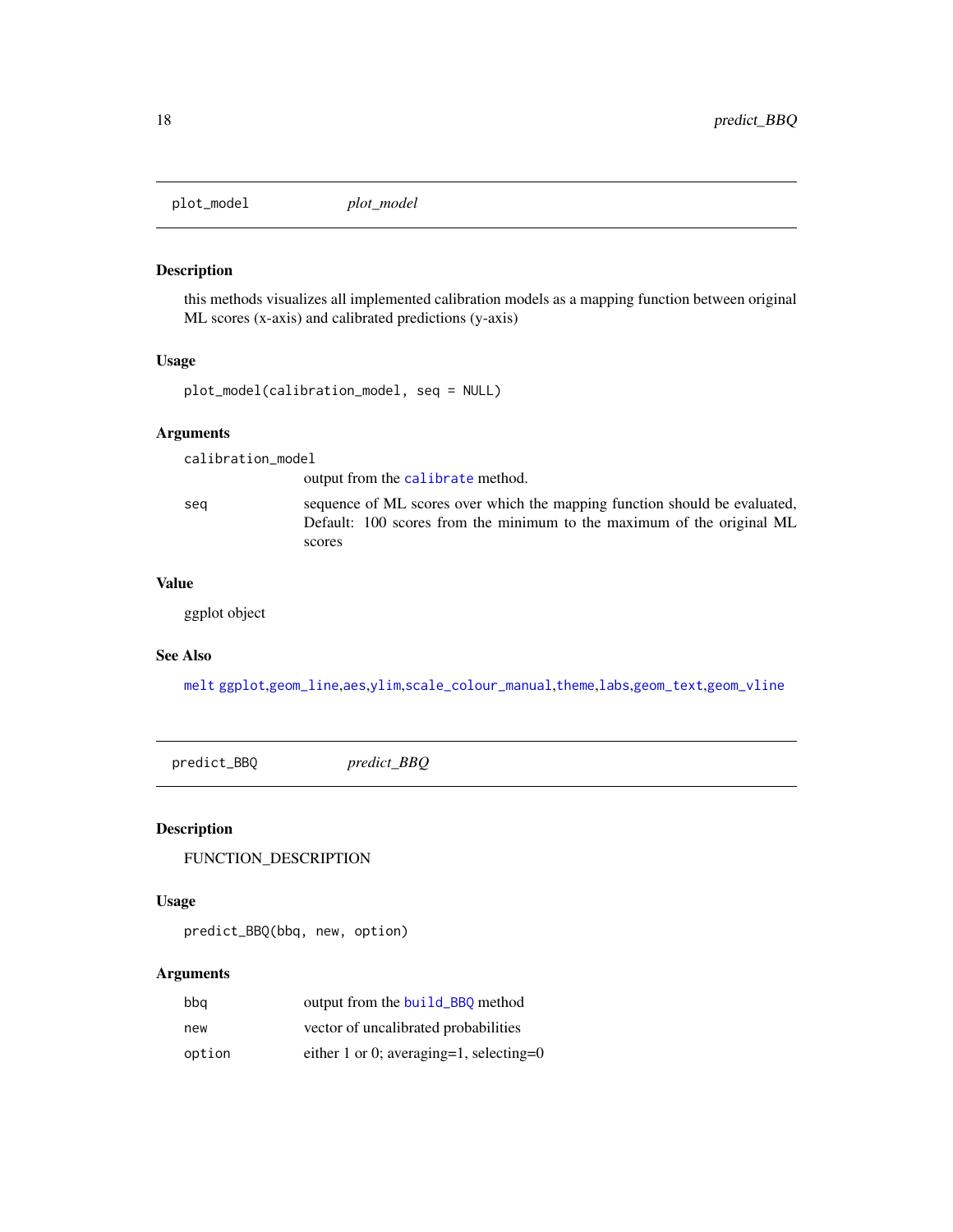# <span id="page-18-0"></span>Details

Based on the paper (and matlab code) : "Obtaining Well Calibrated Probabilities Using Bayesian Binning" by Naeini, Cooper and Hauskrecht: ; https://www.ncbi.nlm.nih.gov/pmc/articles/PMC4410090/

#### Value

a list object containing the following components:

| predictions           | contains a vector of calibrated predictions                                                  |
|-----------------------|----------------------------------------------------------------------------------------------|
| pred_idx              | which option was used (averaging or selecting)                                               |
| significance_test_set |                                                                                              |
|                       | the percentage of new instances that was evaluated using significant prediction<br>estimates |
| pred_per_bin          | number of instances new in each bin of the selected model                                    |

<span id="page-18-1"></span>predict\_calibratR *predict\_calibratR*

#### Description

maps the uncalibrated predictions new into calibrated predictions using the passed over calibration models

#### Usage

```
predict_calibratR(calibration_models, new = NULL, nCores = 4)
```
# Arguments

| calibration_models |                                                                                                                                                                                   |
|--------------------|-----------------------------------------------------------------------------------------------------------------------------------------------------------------------------------|
|                    | list of trained calibration models that were constructed using the calibrate<br>method. The list components calibration_models from the calibrate output<br>can be used directly. |
| new                | vector of new uncalibrated instances. Default: 100 scores from the minimum to<br>the maximum of the original ML scores                                                            |
| nCores             | ncores how many cores should be used during parallelisation. Default: 4                                                                                                           |

# Details

if no new value is given, the function will evaluate a sequence of numbers ranging from the minimum to the maximum of the original values in the training set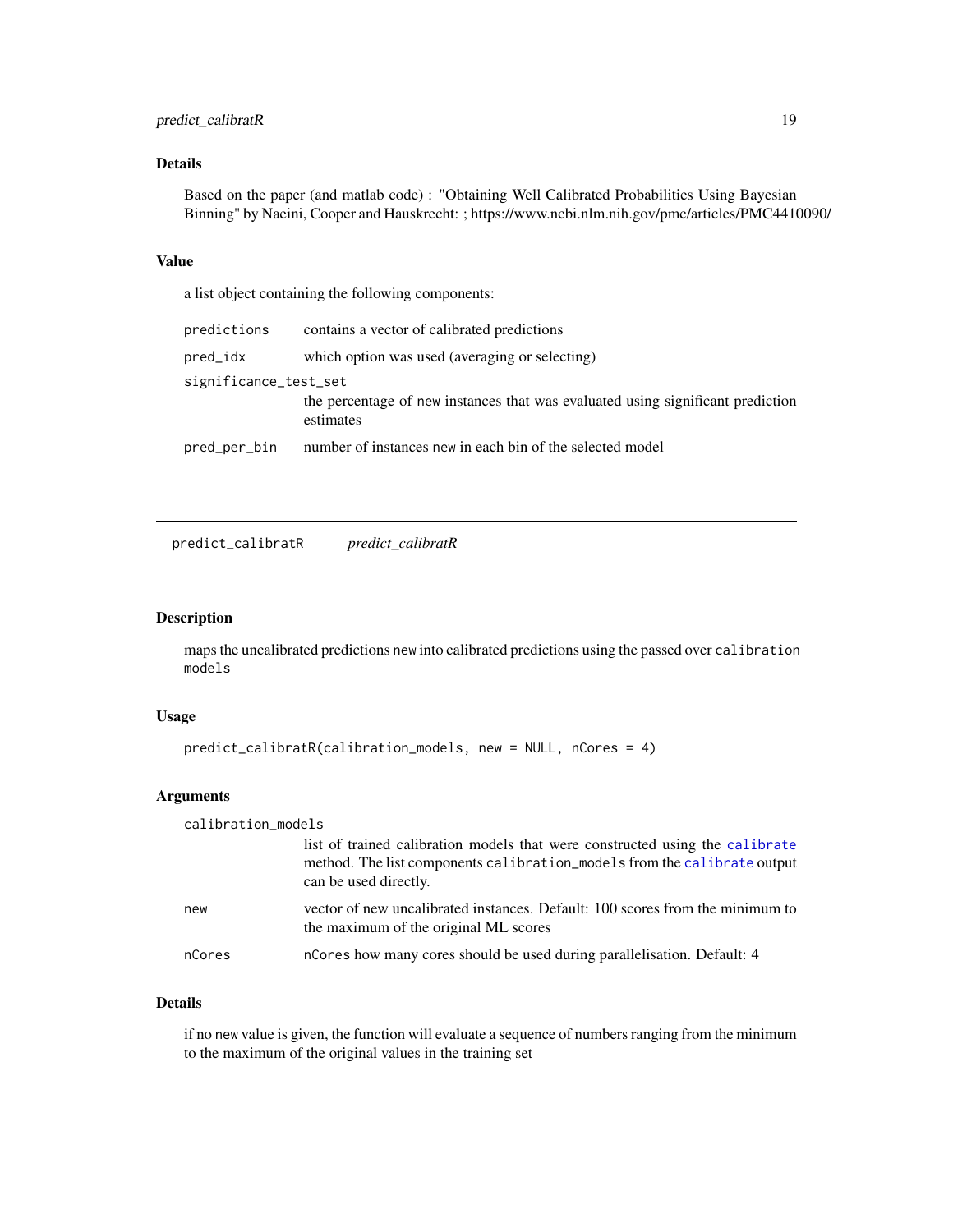## Value

list object with the following components:

| predictions           | a list containing the calibrated predictions for each calibration model                                           |
|-----------------------|-------------------------------------------------------------------------------------------------------------------|
| significance_test_set |                                                                                                                   |
|                       | a list containing the percentage of new instances for which prediction estimates<br>are statistically significant |
| pred_per_bin_         | a list containing the number of instances in each bin for the binning models                                      |

# Author(s)

Johanna Schwarz

#### Examples

## Loading dataset in environment data(example) test\_set <- example\$test\_set calibration\_model <- example\$calibration\_model

```
## Predict for test set
predictions <- predict_calibratR(calibration_model$calibration_models, new=test_set, nCores = 2)
```
<span id="page-19-1"></span>predict\_GUESS *predict\_GUESS*

# Description

returns calibrated predictions for the instances new using the trained GUESS calibration model build\_guess\_object. Two different evaluation methods are available. Method 1: returns the p-value for the score new under the distribution that is handed over in the build\_guess\_object Method 2: returns the probability density value for the score new under the distribution that is handed over in the build\_guess\_object

#### Usage

```
predict_GUESS(build_guess_object, new, density_evaluation = 2,
  return_class_density = FALSE)
```
# Arguments

| build_guess_object |                                                                                  |
|--------------------|----------------------------------------------------------------------------------|
|                    | output from the build_GUESS method                                               |
| new                | vector of uncalibrated probabilities                                             |
| density_evaluation |                                                                                  |
|                    | which density evaluation method should be used to infer calculate probabilities, |
|                    | Default: 2                                                                       |

<span id="page-19-0"></span>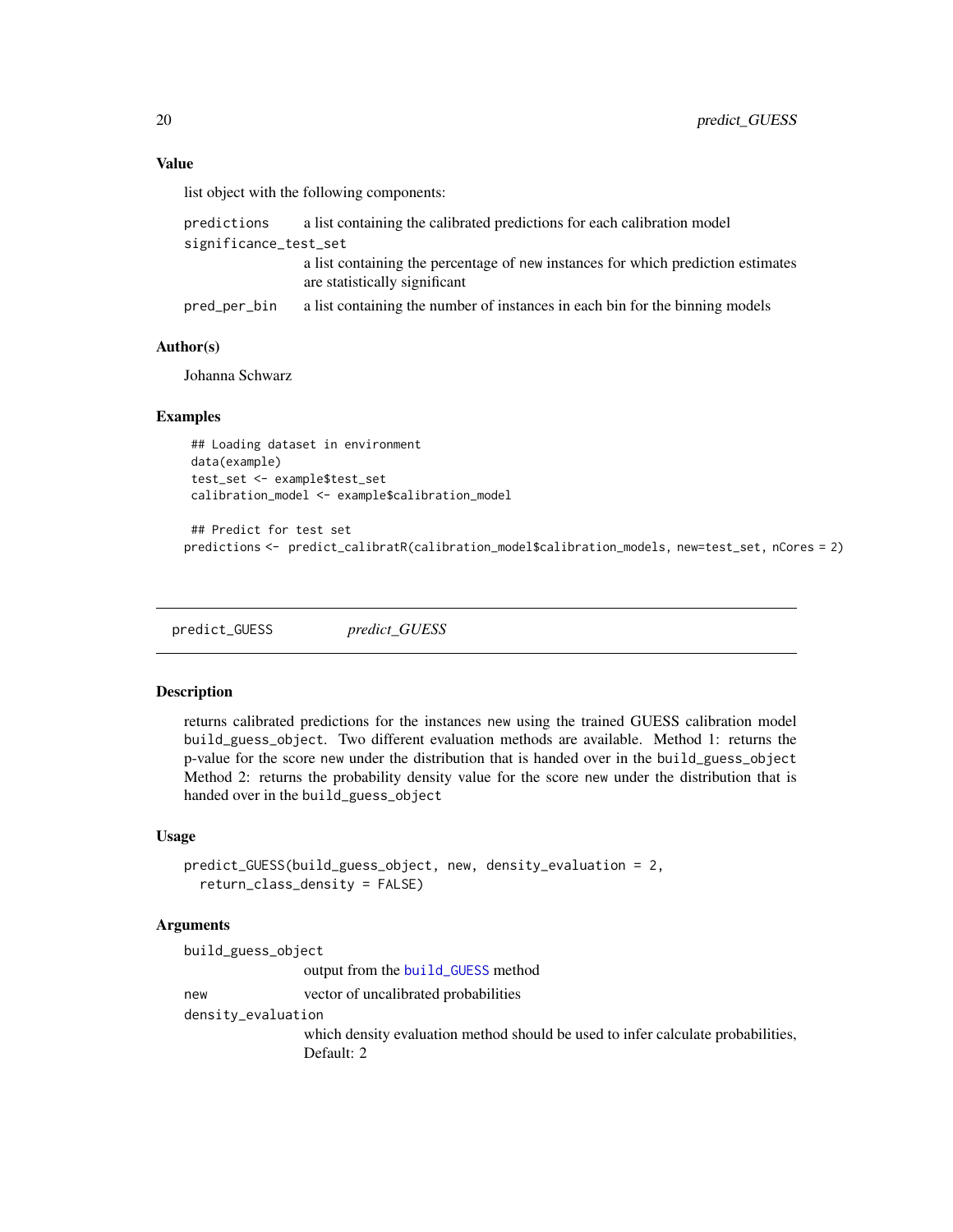<span id="page-20-0"></span>return\_class\_density if set to TRUE, class densities p(x|class) are returned, Default: FALSE

## Details

dens\_case and dens\_control are only returned when return\_class\_density is set to TRUE

## Value

a list object containing the following components:

| predictions           | contains a vector of calibrated predictions                                                  |  |
|-----------------------|----------------------------------------------------------------------------------------------|--|
| pred_idx              | which density evaluation method was used                                                     |  |
| significance_test_set |                                                                                              |  |
|                       | the percentage of new instances that was evaluated using significant prediction<br>estimates |  |
| dens_case             | a vector containing the $p(x case)$ values                                                   |  |
| dens_control          | a vector containing the $p(x control)$ values                                                |  |

<span id="page-20-1"></span>predict\_hist\_binning *predict\_hist\_binning*

# Description

predict for a new element using histogram binning

# Usage

```
predict_hist_binning(histogram, new)
```
# Arguments

| histogram | the output of build_hist_binning     |
|-----------|--------------------------------------|
| new       | vector of uncalibrated probabilities |

#### Value

a list object containing the following components

| predictions           | contains a vector of calibrated predictions                                                                  |
|-----------------------|--------------------------------------------------------------------------------------------------------------|
| significance_test_set |                                                                                                              |
|                       | the percentage of new instances that was evaluated using significant prediction<br>estimates                 |
| pred_per_bin_         | a table containing the number of instances from new for each bin of the final<br>binning scheme of histogram |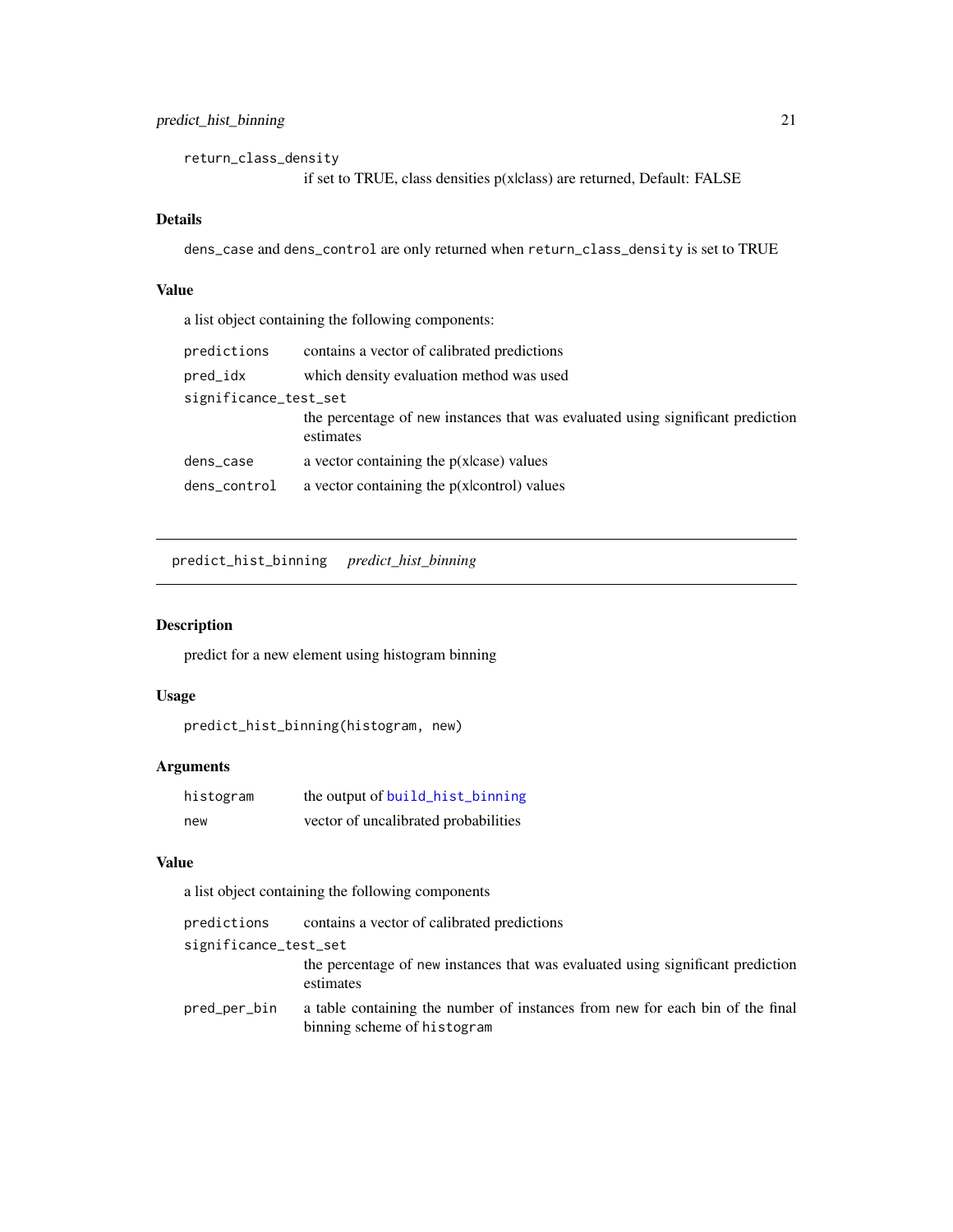<span id="page-21-0"></span>predict\_model *predict\_model*

# Description

calibrates the uncalibrated predictions new using calibration\_model.

#### Usage

```
predict_model(new, calibration_model, min, max, mean, inputtype)
```
# Arguments

| new       | vector of uncalibrated predictions                                                                                     |  |  |
|-----------|------------------------------------------------------------------------------------------------------------------------|--|--|
|           | calibration_model                                                                                                      |  |  |
|           | calibration model to be used for the calibration. Can be the output of build_BBQ,build_hist_binning<br>or build_GUESS. |  |  |
| min       | minimum value of the original data set                                                                                 |  |  |
| max       | maximum value of the original data set                                                                                 |  |  |
| mean      | mean value of the original data set                                                                                    |  |  |
| inputtype | specify if the model was build on original $(=0)$ , scaled $(=1)$ or transformed $(=2)$<br>data                        |  |  |

# Value

vector of calibrated predictions

rd\_multiple\_runs *rd\_multiple\_runs*

# Description

This functions plots all n reliability diagrams that were constructed during n-times repeated mfold cross-validation (CV). During calibration model evaluation, CV is repeated n times, so that eventually n reliability diagrams are obtained.

## Usage

```
rd_multiple_runs(list_models)
```
#### Arguments

list\_models list object that contains n-times the output from the [reliability\\_diagramm](#page-22-1). method.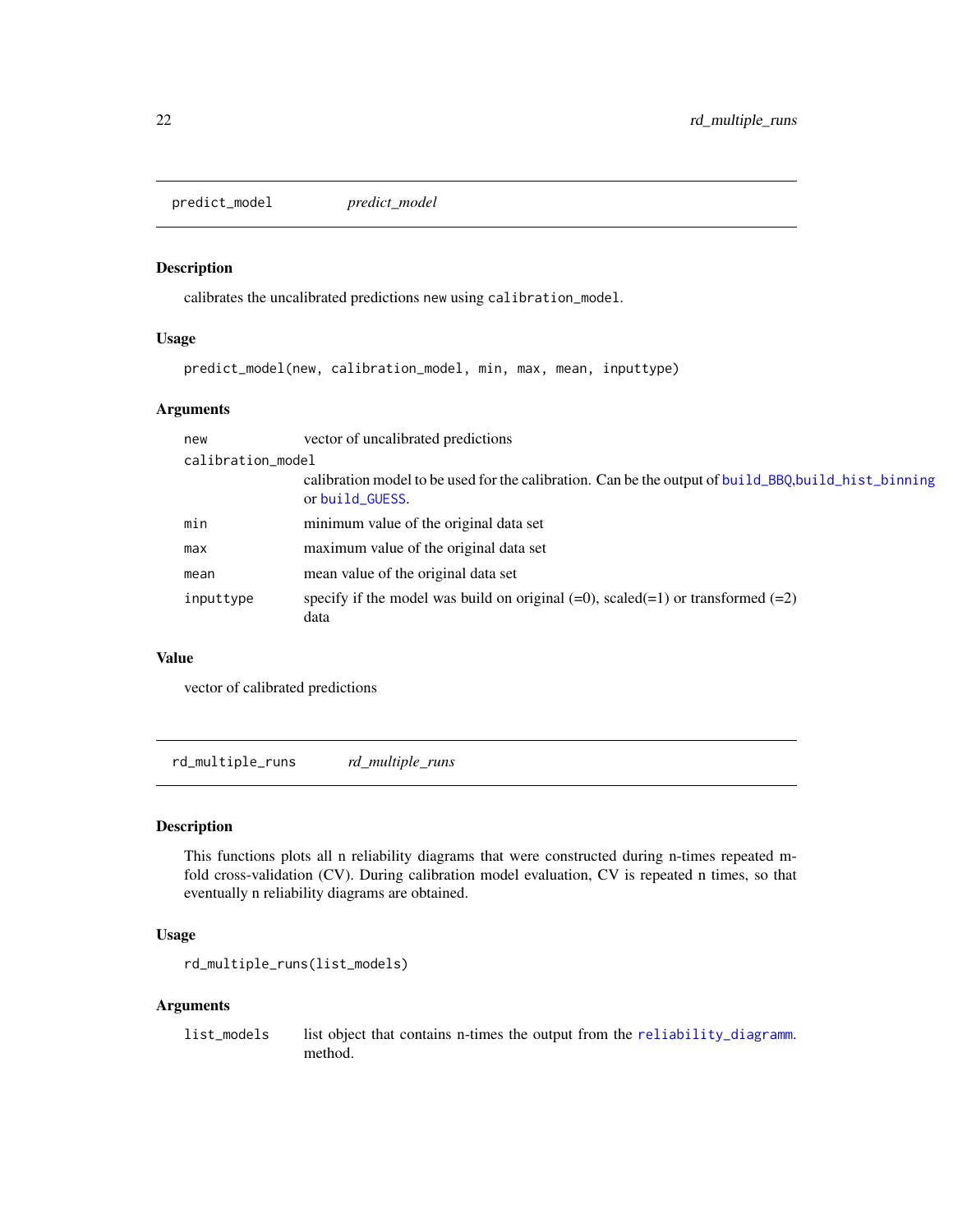## <span id="page-22-0"></span>Value

a list object that contains a reliability diagram that visualises all reliabilty diagrams that were constructed during n-times repeated m-fold cross-validation.

# See Also

[melt](#page-0-0) [ggplot](#page-0-0),[geom\\_line](#page-0-0),[aes](#page-0-0),[geom\\_abline](#page-0-0),[ylab](#page-0-0),[xlab](#page-0-0),[xlim](#page-0-0),[ylim](#page-0-0),[coord\\_fixed](#page-0-0),[geom\\_text](#page-0-0),[scale\\_color\\_discrete](#page-0-0),ggti

<span id="page-22-1"></span>reliability\_diagramm *reliability\_diagramm*

#### Description

Reliability curves allow checking if the predicted probabilities of a

#### Usage

```
reliability_diagramm(actual, predicted, bins = 10, plot_rd = TRUE)
```
#### Arguments

| actual    | vector of observed class labels $(0/1)$                  |
|-----------|----------------------------------------------------------|
| predicted | vector of uncalibrated predictions                       |
| bins      | number of bins in the reliability diagram, Default: 10   |
| plot_rd   | should the reliability diagram be plotted, Default: TRUE |

#### Value

a list object containing the following elements calibration\_error

discrimination\_error

rd\_breaks histogram\_plot diagram\_plot mean\_pred\_per\_bin

accuracy\_per\_bin

freq\_per\_bin sign

## See Also

[ggplot](#page-0-0),[stat\\_bin](#page-0-0),[aes](#page-0-0),[scale\\_fill\\_manual](#page-0-0),[theme](#page-0-0),[labs](#page-0-0),[geom\\_point](#page-0-0),[xlim](#page-0-0),[ylim](#page-0-0),[geom\\_abline](#page-0-0),[geom\\_line](#page-0-0),[geom\\_text](#page-0-0),geo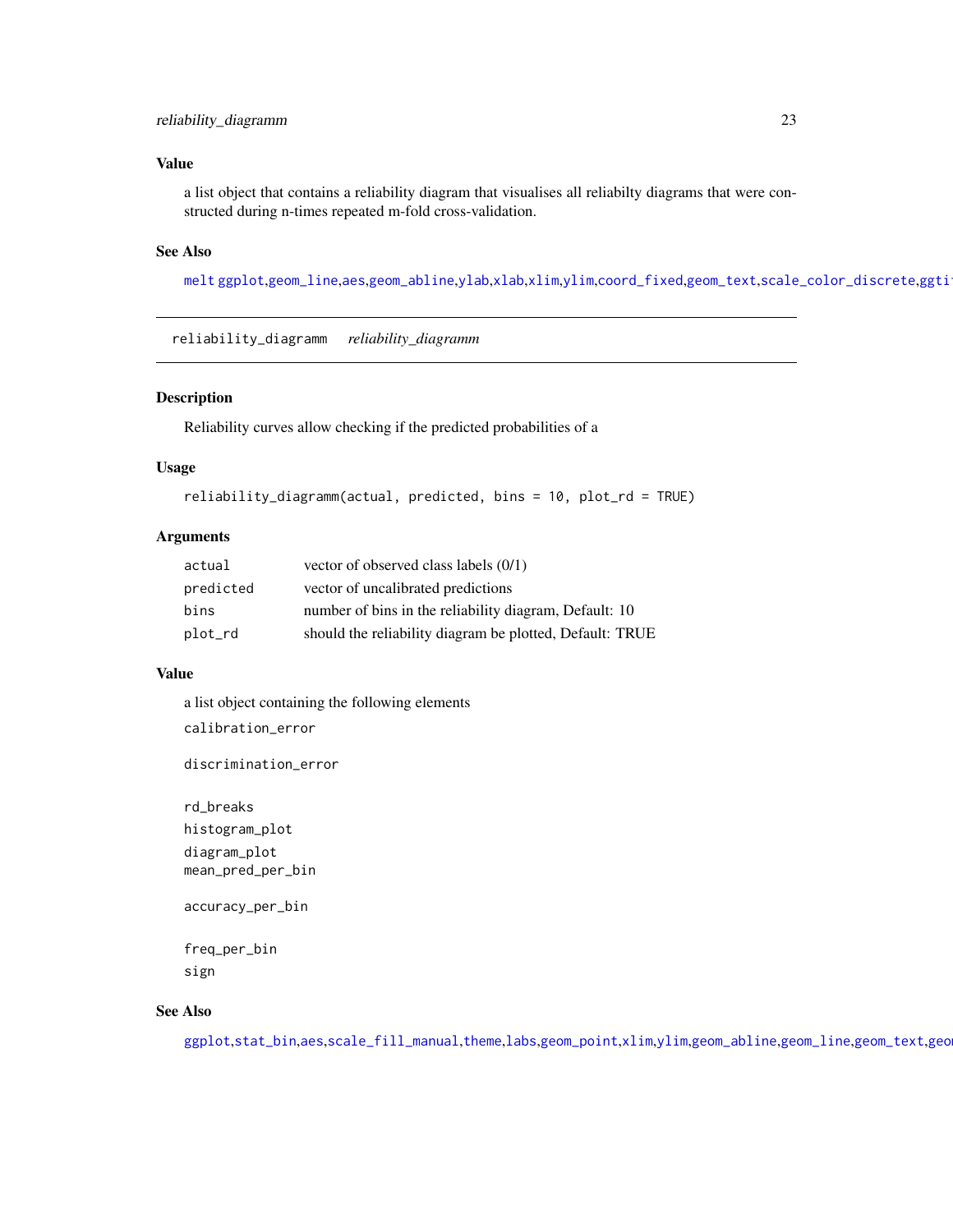<span id="page-23-1"></span><span id="page-23-0"></span>scale\_me *scale\_me*

#### Description

maps all instances in x to the [0;1] range using the equation:  $y = (x-min)/(max-min)$ If no values for min and max are given, they are calculated per default as  $min = min(x)$  and  $max = max(x)$ 

#### Usage

 $scale_mex, min = NULL, max = NULL)$ 

# Arguments

| X   | vector of predictions       |
|-----|-----------------------------|
| min | minimum of x, Default: NULL |
| max | maximum of x, Default: NULL |

## Details

if x is greater (smaller) than max (min), its calibrated prediction is set to  $1$  (0) and warning is triggered.

#### Value

scaled values of x

statistics\_calibratR *statistics\_calibratR*

# Description

this method offers a variety of statistical evaluation methods for the output of the [calibrate](#page-4-1) method. All returned error values represent mean error values over the n\_seeds times repeated 10-fold CV.

```
statistics_calibratR(calibrate_object, t.test_partitions = TRUE,
  significance_models = TRUE)
```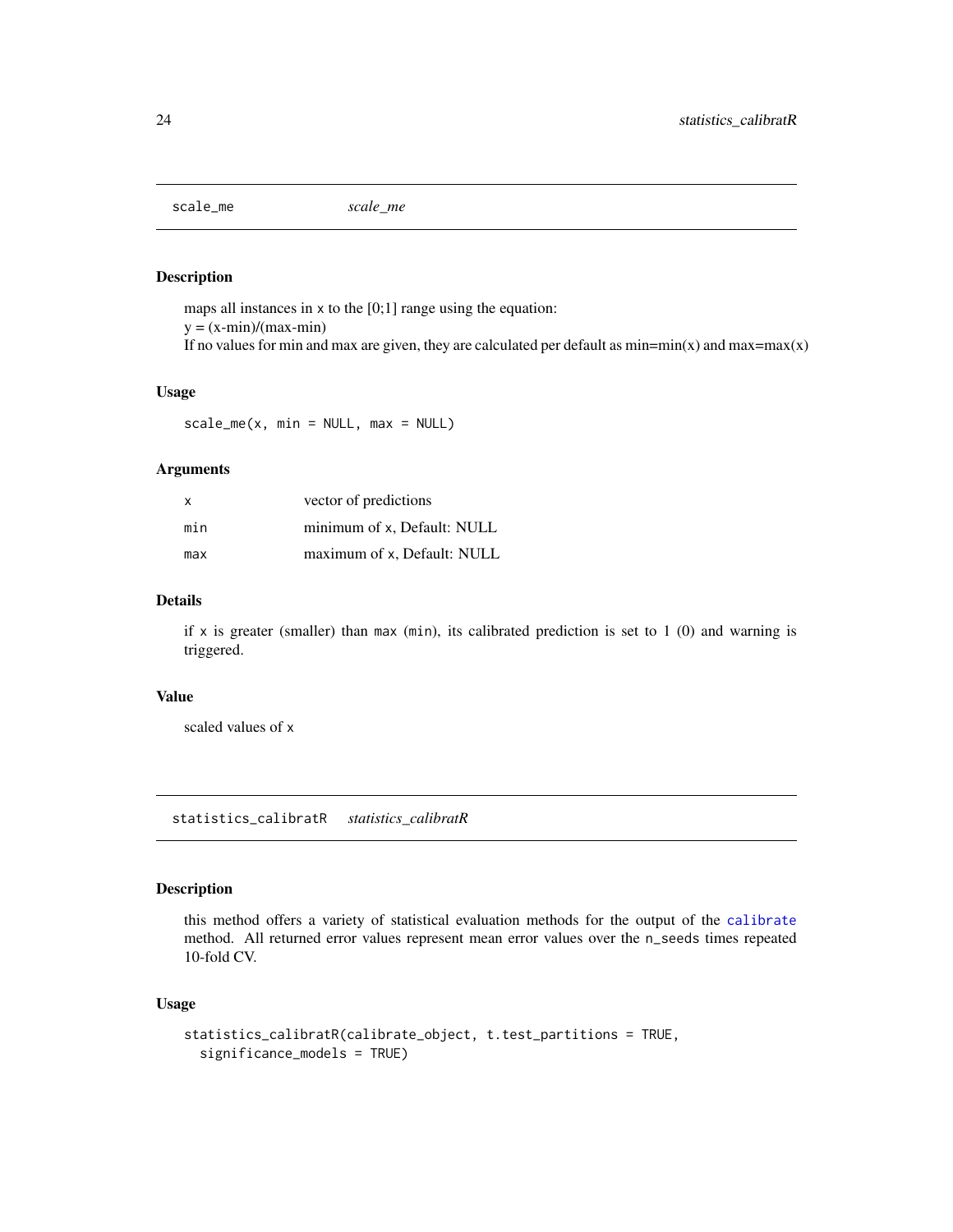#### <span id="page-24-0"></span>Arguments

calibrate\_object

list that is returned from the [calibrate](#page-4-1) function. The parameter n\_seeds is available as a list component of the calibrate\_object

#### t.test\_partitions

Performs a paired two sided t.test over the error values (ECE, CLE1, CLE0, MCE, AUC, sensitivity and specificity) from the random partition splits comparing a possible significant difference in mean among the calibration models. All models and the original, scaled and transformed values are tested against each other. The p\_value and the effect size of the t.test are returned to the user. Can only be performed, if the calibrate\_object contains a summary\_CV list object, else, an error is returned. Default: TRUE

#### significance\_models

returns important characteristics of the implemented calibration models, Default: TRUE

#### Details

DETAILS

#### Value

An object of class list, with the following components:

mean\_calibration

mean of calibration error values (ECE equal width, MCE equal width, ECE equal freq, MCE\_equal\_freq, RMSE, Class 1 CLE, Class 0 CLE, Brier Score, Class 1 Brier Score, Class 0 Brier Score) over n\_seeds times repeated 10-fold CV. ECE and MCE are computed once using equal-width and once using equal-frequency binning for the construction of the underlying binning scheme. Only returned, if calibrate\_object contains a summary\_CV list object.

#### standard\_deviation

standard deviation of calibration error values over n\_seeds times repeated 10 fold CV. Only returned, if calibrate\_object contains a summary\_CV list object.

var\_coeff\_calibration

variation coefficient of calibration error values over n\_seeds times repeated 10 fold CV. Only returned, if calibrate\_object contains a summary\_CV list object.

mean\_discrimination

mean of discrimination error (sensitivity, specificity, AUC, positive predictive value, negative predictive value, accuracy) values over n\_seeds times repeated 10-fold CV. The "cut-off" is the cut-off value that maximizes sensitivity and specificity. Only returned, if calibrate\_object contains a summary\_CV list object.

#### sd\_discrimination

standard deviation of discrimination error values over n\_seeds times repeated 10-fold CV. Only returned, if calibrate\_object contains a summary\_CV list object.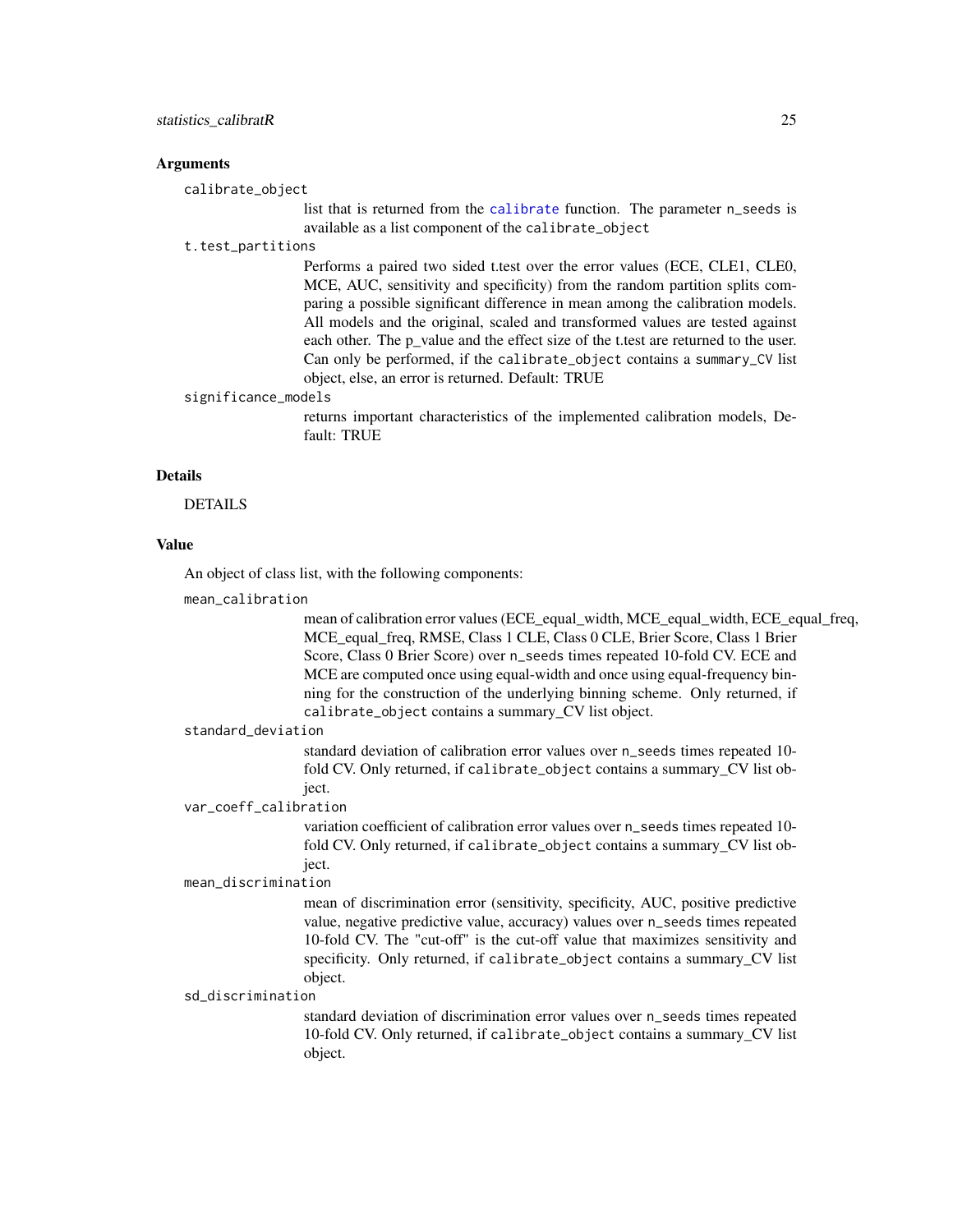<span id="page-25-0"></span>

| var_coeff_discrimination | variation coefficient of discrimination error values over n_seeds times repeated<br>10-fold CV. Only returned, if calibrate_object contains a summary_CV list<br>object. |
|--------------------------|--------------------------------------------------------------------------------------------------------------------------------------------------------------------------|
| t.test calibration       |                                                                                                                                                                          |
|                          | =list(p_value=t.test.calibration, effect_size=effect_size_calibration), only returned<br>if t.test=TRUE                                                                  |
| t.test discrimination    |                                                                                                                                                                          |
|                          | =list(p_value=t.test.discrimination, effect_size=effect_size_discrimination), only<br>returned if t.test=TRUE                                                            |
| significance_models      |                                                                                                                                                                          |
|                          | only returned if significance models=TRUE                                                                                                                                |
| n_seeds                  | number of random data set partitions into training and test set for folds-times<br><b>CV</b>                                                                             |
| original_values          |                                                                                                                                                                          |
|                          | list object that consists of the actual and predicted values of the original<br>scores                                                                                   |

# Author(s)

Johanna Schwarz

# See Also

[t.test](#page-0-0),[friedman.test](#page-0-0)

# Examples

## Loading dataset in environment data(example) calibration\_model <- example\$calibration\_model

statistics <- statistics\_calibratR(calibration\_model)

<span id="page-25-1"></span>transform\_me *transform\_me*

# Description

maps all instances in  $x$ -unscaled to the [0;1] range using the equation:  $y=exp(x)/(1+exp(x))$ 

# Usage

transform\_me(x\_unscaled, mean)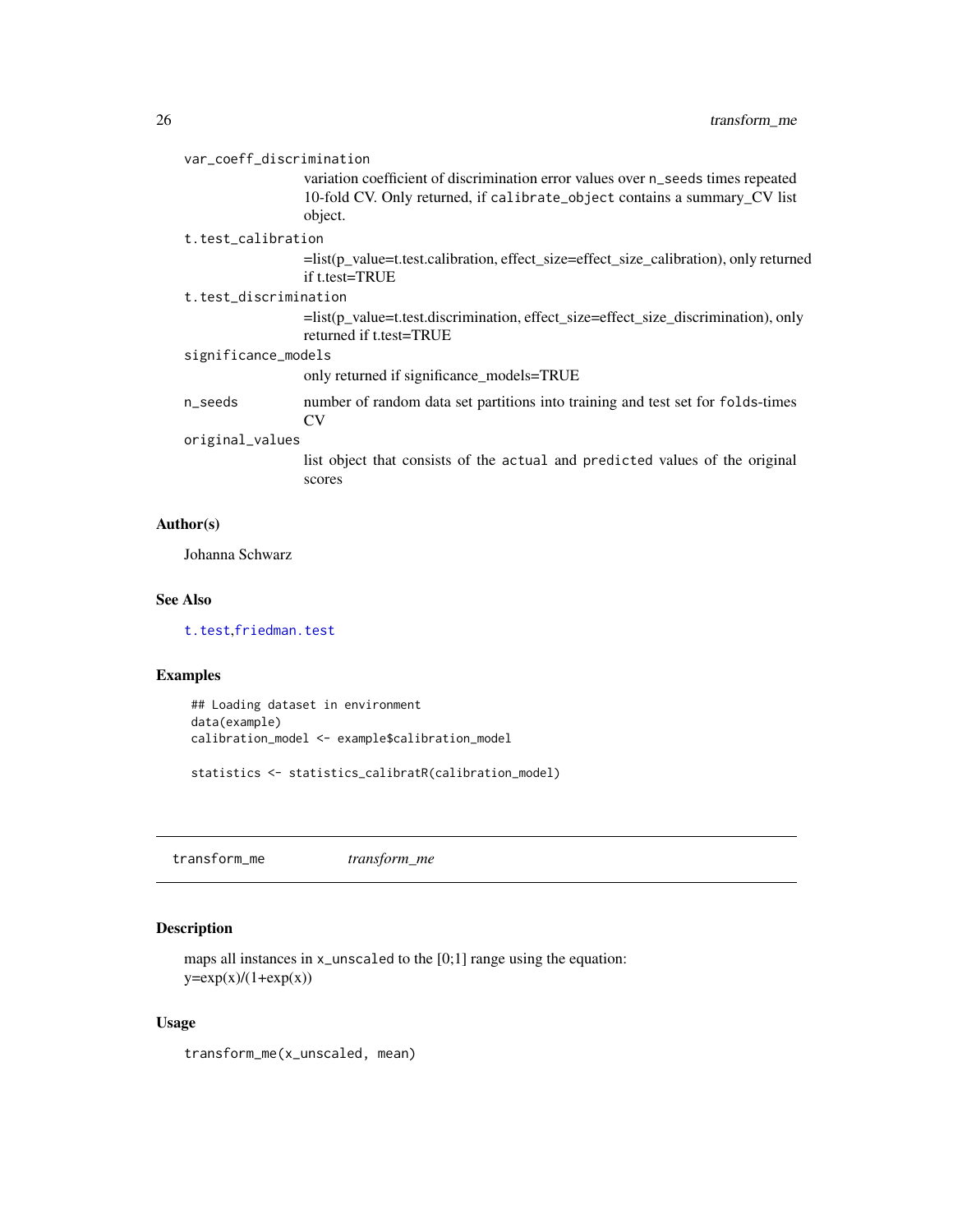## <span id="page-26-0"></span>uncalibrated\_CV 27

#### **Arguments**

| x_unscaled | vector of predictions |
|------------|-----------------------|
| mean       | mean of x             |

## Details

values greater then exp(700)/ or smaller then exp(-700) are returned as "Inf". To avoid NaN values, these "Inf." values are turned into  $min(y)$  or  $max(y)$ .

#### Value

transformed values of x\_unscaled

uncalibrated\_CV *uncalibrated\_CV*

#### Description

performs n\_folds-CV but with only input-preprocessing the test set. No calibration model is trained and evaluated in this method. The predicted values are partitioned into n subsets. The training set is constructed on (n-1) subsets; the remaining set is used for testing. Since no calibration model is used in this method, the test set predictions are only input-preprocessed (either scaled or transformed, depending on input). All test set predictions are merged and used to compute error metrics for the input-preprocessing methods.

#### Usage

```
uncalibrated_CV(actual, predicted, n_folds = 10, seed, input)
```
# Arguments

| actual    | vector of observed class labels $(0/1)$                                 |
|-----------|-------------------------------------------------------------------------|
| predicted | vector of uncalibrated predictions                                      |
| n_folds   | number of folds for the cross-validation, Default: 10                   |
| seed      | random seed to alternate the split of data set partitions               |
| input     | specify if the input was scaled or transformed, scaled=1, transformed=2 |

#### Value

list object containing the following components:

| error     | list object that summarizes discrimination and calibration errors obtained during<br>the CV |
|-----------|---------------------------------------------------------------------------------------------|
| type      | "uncalibrated"                                                                              |
| probs_CV  | vector of input-preprocessed predictions that was used during the CV                        |
| actual CV | respective vector of true values $(0 \text{ or } 1)$ that was used during the CV            |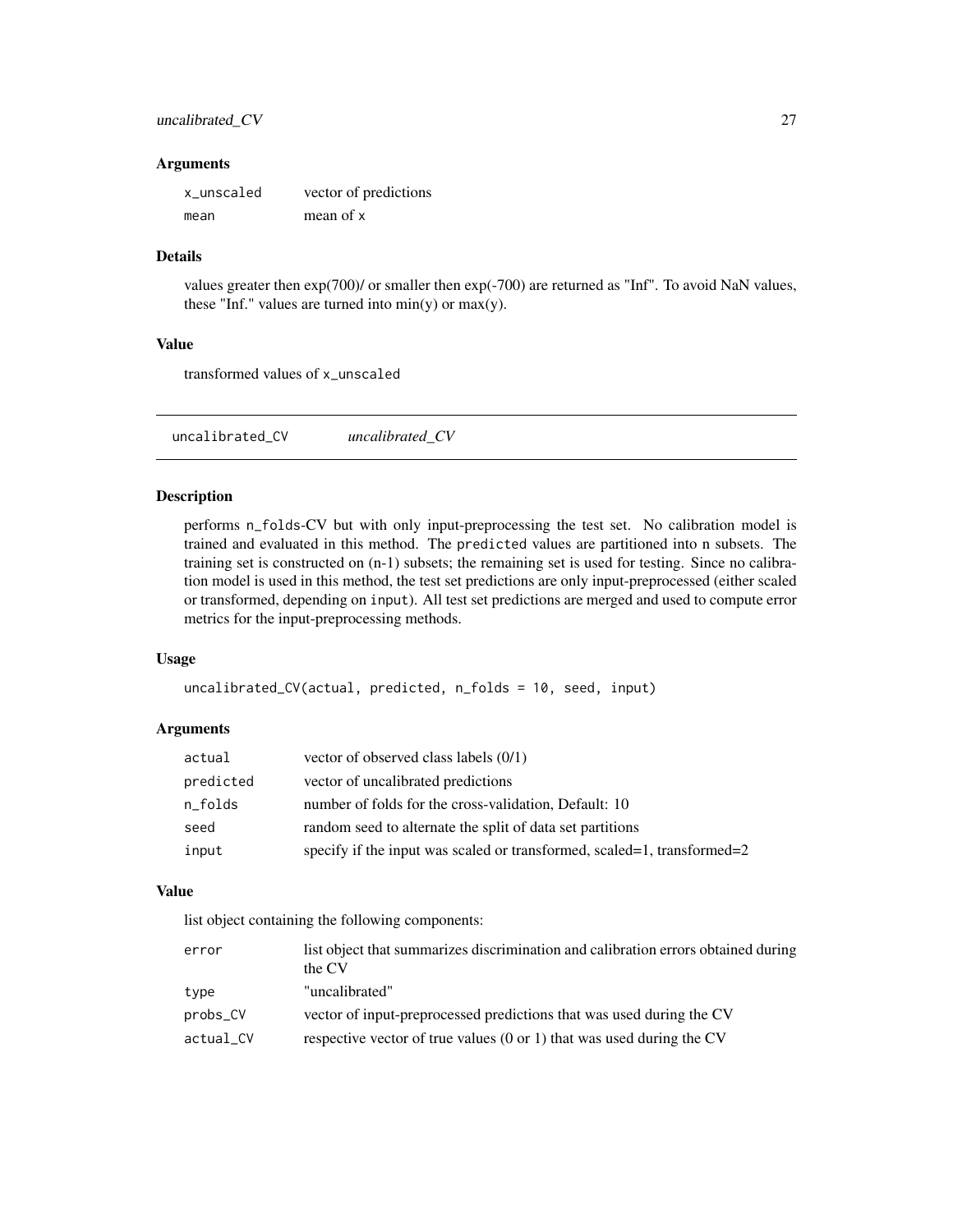<span id="page-27-0"></span>visualize\_calibrated\_test\_set

*visualize\_calibrated\_test\_set*

# Description

plots a panel for all calibrated predictions from the respective calibration model. Allows visual comparison of the models output and their optimal cut off

#### Usage

```
visualize_calibrated_test_set(actual, predicted_list, cutoffs)
```
#### Arguments

| actual  | vector of observed class labels $(0/1)$                                                                            |
|---------|--------------------------------------------------------------------------------------------------------------------|
|         | predicted_list predict_calibratR\$predictions object (list of calibrated predictions from calibra-<br>tion models) |
| cutoffs | vector of optimal cut-off thresholds for each calibration model                                                    |

#### Value

ggplot2 element for visual comparison of the evaluated calibration models

# See Also

[ggplot](#page-0-0),[geom\\_point](#page-0-0),[scale\\_colour\\_manual](#page-0-0),[xlab](#page-0-0),[ylab](#page-0-0),[geom\\_hline](#page-0-0),[ylim](#page-0-0)

<span id="page-27-1"></span>visualize\_calibratR *visualize\_calibratR*

# Description

this method offers a variety of visualisations to compare implemented calibration models

```
visualize_calibratR(calibrate_object, visualize_models = FALSE,
  plot_distributions = FALSE, rd_partitions = FALSE,
  training_set_calibrated = FALSE)
```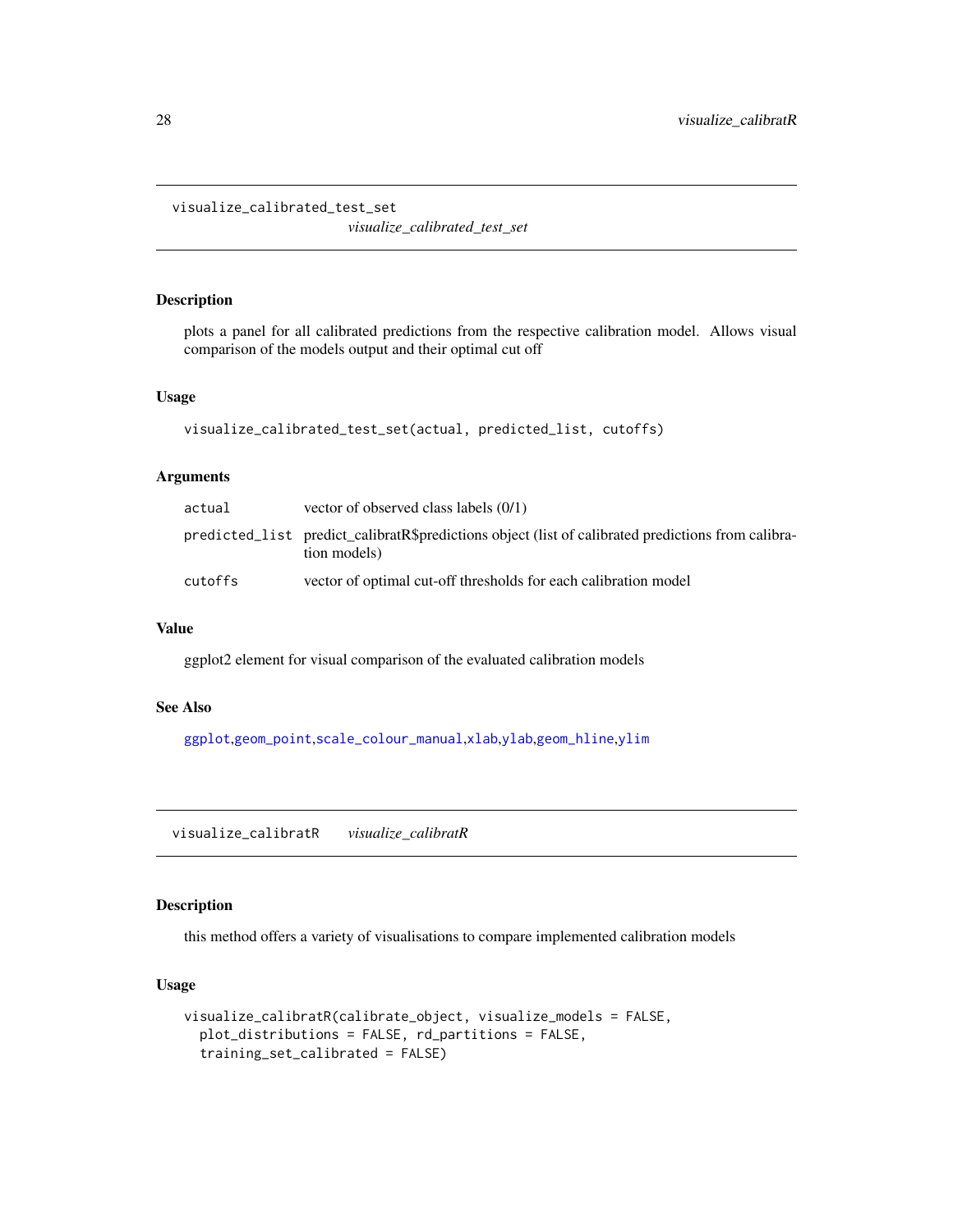#### <span id="page-28-0"></span>**Arguments**

calibrate\_object

the list component calibration models from the [calibrate](#page-4-1) method

| visualize_models        |                                                                                                                                                                                                                                                            |  |
|-------------------------|------------------------------------------------------------------------------------------------------------------------------------------------------------------------------------------------------------------------------------------------------------|--|
|                         | returns the list components plot_calibration_models and plot_single_models                                                                                                                                                                                 |  |
| plot_distributions      |                                                                                                                                                                                                                                                            |  |
|                         | returns a density distribution plot of the calibrated predictions after CV (Exter-<br>nal) or without CV (internal)                                                                                                                                        |  |
| rd_partitions           | returns a reliability diagram for each model                                                                                                                                                                                                               |  |
| training_set_calibrated |                                                                                                                                                                                                                                                            |  |
|                         | returns a list of ggplots. Each plot represents the calibrated predictions by the<br>respective calibration model of the training set. If the list object predictions<br>in the calibrate_object is empty, training_set_calibrated is returned as<br>NULL. |  |

# Value

An object of class list, with the following components:

histogram\_distribution

returns a histogram of the original ML score distribution

density\_calibration\_internal

returns a list of density distribution plots for each calibration method, the original and the two input-preprocessing methods scaling and transforming. The plot visualises the density distribution of the calibrated predictions of the training set. In this case, training and test set values are identical, so be careful to evaluate the plots.

#### density\_calibration\_external

returns a list of density distribution plots for each calibration method, the original and the two input-preprocessing methods scaling and transforming. The plot visualises the density distribution of the calibrated predictions, that were returned during Cross Validation. If more than one repetition of CV was performed, run number 1 is evaluated

#### plot\_calibration\_models

maps the original ML scores to their calibrated prediction estimates for each model. This enables easy model comparison over the range of ML scores See also [compare\\_models\\_visual](#page-8-1).

#### plot\_single\_models

returns a list of ggplots for each calibration model, also mapping the original ML scores to their calibrated prediction. Significance values are indicated. See also [plot\\_model](#page-17-1)

rd\_plot returns a list of reliability diagrams for each of the implemented calibration models and the two input-preprocessing methods "scaled" and "transformed". The returned plot visualises the calibrated predictions that were returned for the test set during each of the n run of the n-times repeated CV. Each grey line represents one of the n runs. The blue line represents the median of all calibrated bin predictions. Insignificant bin estimates are indicated with "ns". If no CV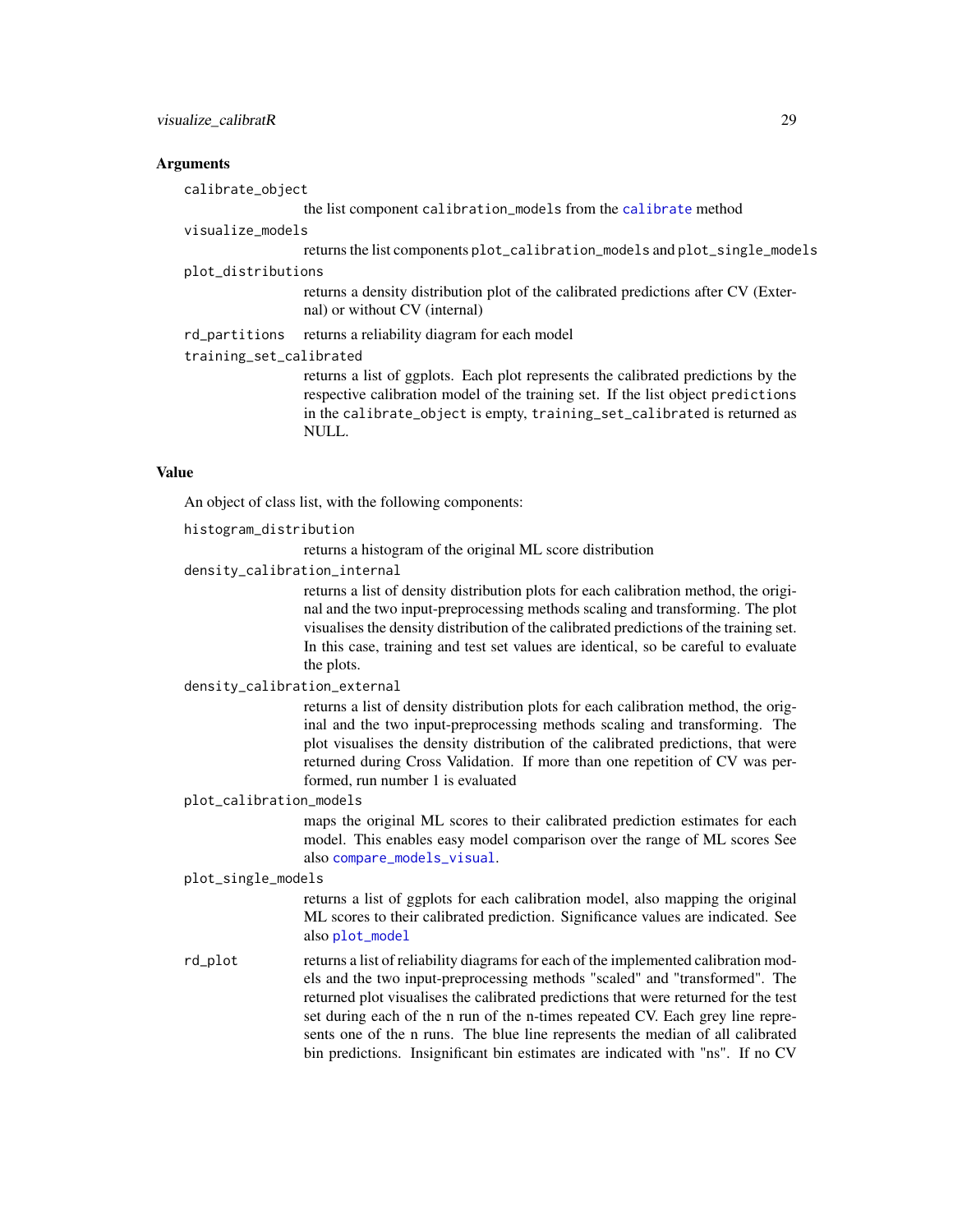was performed during calibration model building using the [calibrate](#page-4-1) method, rd\_plot is returned as NULL

#### <span id="page-29-0"></span>calibration\_error

returns a list of boxplots for the calibration error metrics ECE, MCE, CLE and RMSE. The n values for each model represent the obtained error values during the n times repeated CV. If no CV was performed during calibration model building using the [calibrate](#page-4-1) method, calibration\_error is returned as NULL

#### discrimination\_error

returns a list of boxplots for the discrimination error AUC, sensitivity and specificity. The n values for each model represent the obtained error values during the n times repeated CV. If no CV was performed during calibration model building using the [calibrate](#page-4-1) method, discrimination\_error is returned as NULL

#### cle\_class\_specific\_error

If no CV was performed during calibration model building using the [calibrate](#page-4-1) method, cle\_class\_specific\_error is returned as NULL

#### training\_set\_calibrated

returns a list of ggplots. Each plot represents the calibrated predictions by the respective calibration model of the training set. If the list object predictions in the calibrate\_object is empty, training\_set\_calibrated is returned as NULL.

#### GUESS\_1\_final\_model

plots the the returned conditional probability  $p(x|Class)$  values of the GUESS\_1 model

GUESS\_2\_final\_model

plots the the returned conditional probability p(x|Class) values of the GUESS\_2 model

#### Author(s)

Johanna Schwarz

# See Also

```
ggplotgeom_densityaesscale_colour_manualscale_fill_manuallabsgeom_pointgeom_hlinetheme,element_t
melt
```
#### Examples

```
## Loading dataset in environment
data(example)
calibration_model <- example$calibration_model
visualisation <- visualize_calibratR(calibration_model, plot_distributions=FALSE,
rd_partitions=FALSE, training_set_calibrated=FALSE)
```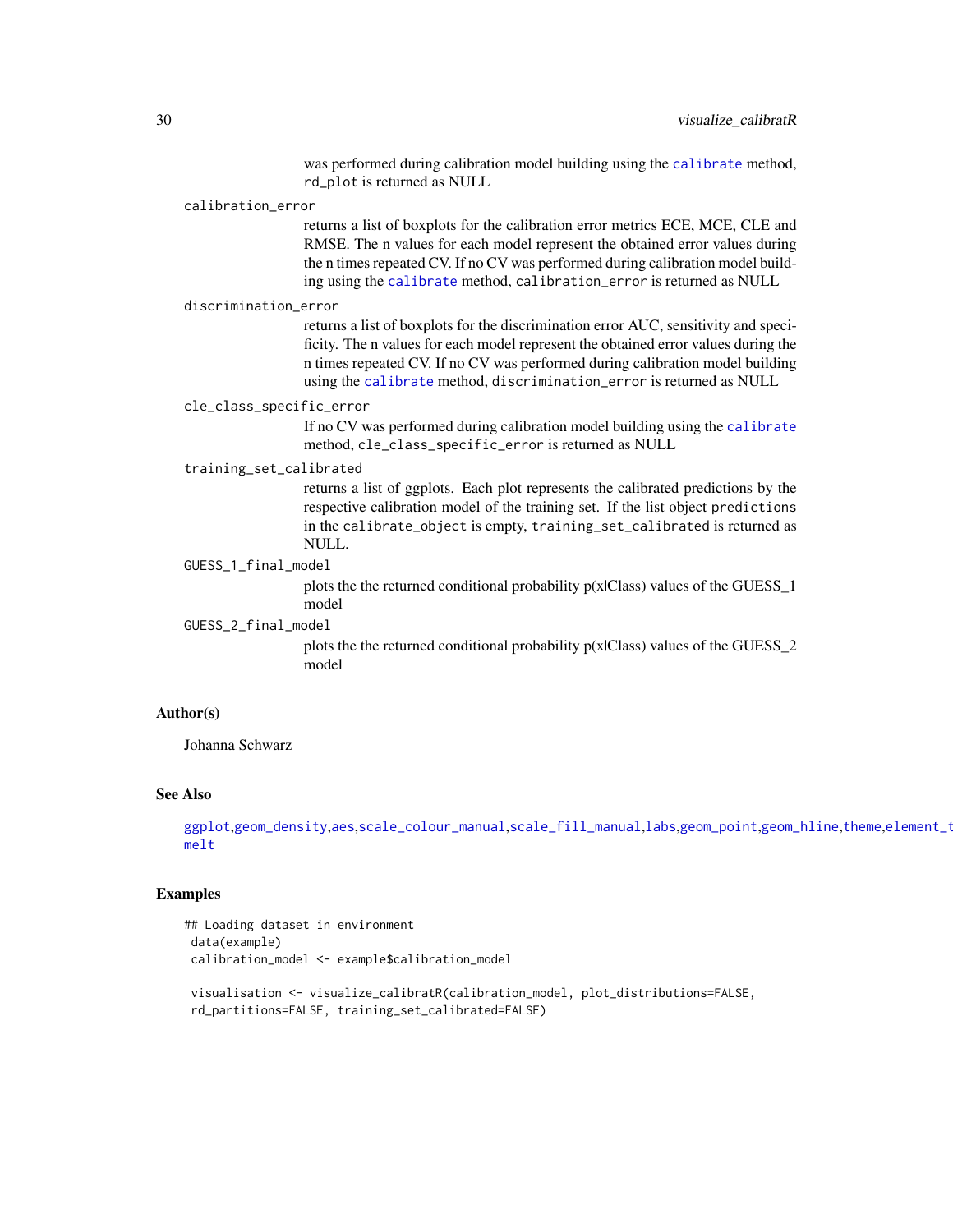<span id="page-30-0"></span>visualize\_distribution

*visualize\_distribution*

# Description

FUNCTION\_DESCRIPTION

#### Usage

visualize\_distribution(actual, predicted)

## Arguments

| actual    | vector of observed class labels (0/1) |
|-----------|---------------------------------------|
| predicted | vector of uncalibrated predictions    |

# Value

list object containing the following components:

| plot_distribution |                                                                                                               |
|-------------------|---------------------------------------------------------------------------------------------------------------|
|                   | equally general generalizes the observed class distributions                                                  |
| parameter         | list object that summarizes all relevant parameters (mean, sd, number) of the<br>observed class distributions |

# See Also

[ggplot](#page-0-0),[geom\\_histogram](#page-0-0),[aes](#page-0-0),[scale\\_colour\\_manual](#page-0-0),[scale\\_fill\\_manual](#page-0-0),[labs](#page-0-0)

visualize\_error\_boxplot

*visualize\_error\_boxplot*

#### Description

compares error values among different calibration models. A boxplots is created from the n error values that were obtained during the n-times repeated Cross-Validation procedure. Different error values are implemented and can be compared:

discrimination error = sensitivity, specificity, accuracy, AUC (when discrimination=TRUE) calibration error = ece, mce, rmse, class 0 cle, class 1 cle (when discrimination=FALSE) For the calculation of the errors, see the respective methods listed in the "see also" section

```
visualize_error_boxplot(list_models, discrimination = TRUE)
```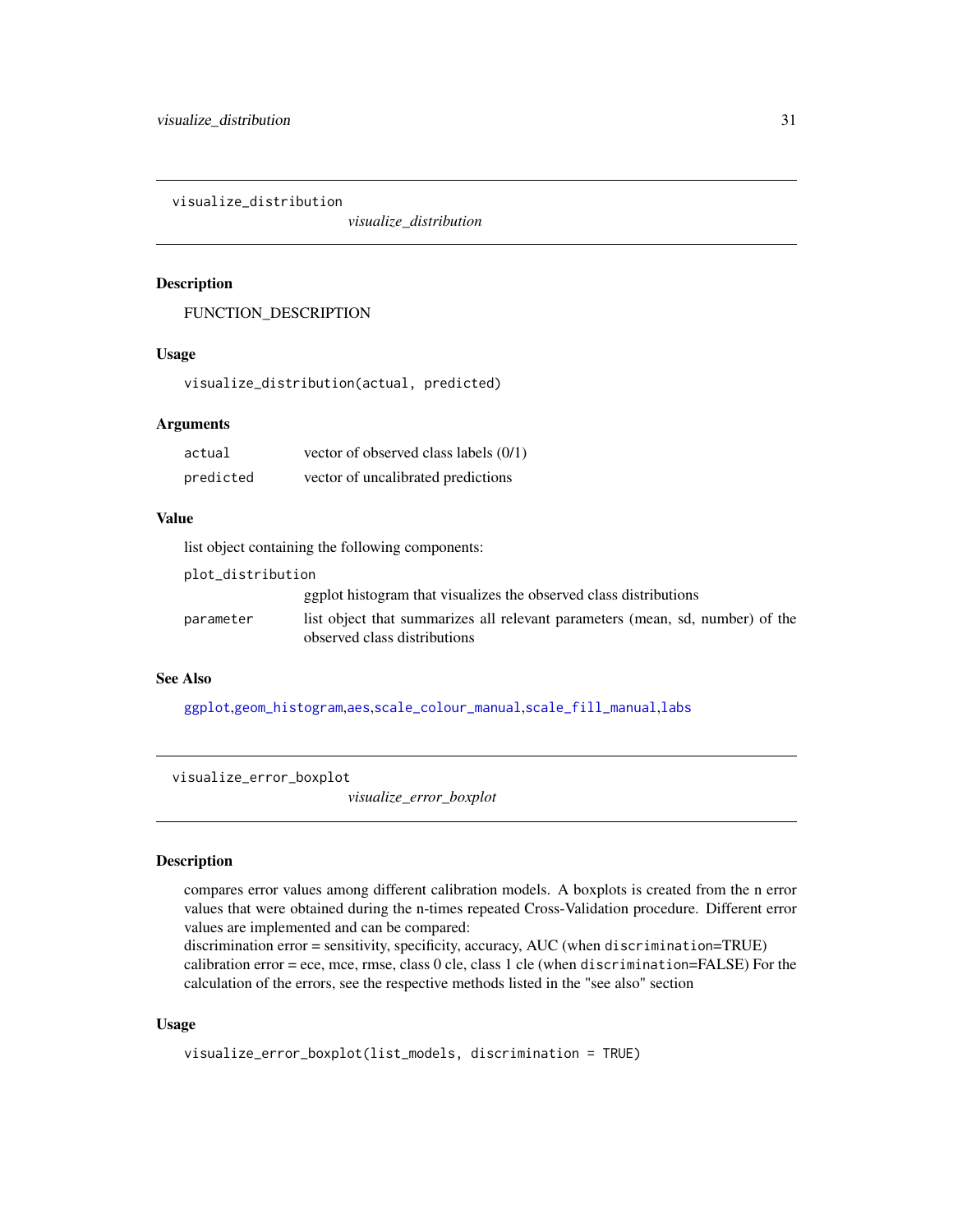# <span id="page-31-0"></span>Arguments

| list models | list object that contains all error values for all trained calibration models. For<br>the specific format, see the calling function visualize calibrath.       |
|-------------|----------------------------------------------------------------------------------------------------------------------------------------------------------------|
|             | discrimination boolean (TRUE or FALSE). If TRUE, discrimination errors are compared be-<br>tween models; if FALSE calibration error is compared, Default: TRUE |

## Value

An object of class list, with the following components: if discrimination=TRUE

| sens        | ggplot2 boxplot that compares all evaluated calibration models with regard to<br>sensitivity.           |
|-------------|---------------------------------------------------------------------------------------------------------|
| spec        | ggplot2 boxplot that compares all evaluated calibration models with regard to<br>specificity            |
| acc         | ggplot2 boxplot that compares all evaluated calibration models with regard to<br>accuracy               |
| auc         | ggplot2 boxplot that compares all evaluated calibration models with regard to<br><b>AUC</b>             |
| list_errors | list object that contains all discrimination error values that were used to con-<br>struct the boxplots |

# if discrimination=FALSE

| ece         | ggplot2 boxplot that compares all evaluated calibration models with regard to<br>expected calibration error               |
|-------------|---------------------------------------------------------------------------------------------------------------------------|
| mce         | ggplot2 boxplot that compares all evaluated calibration models with regard to<br>maximum expected calibration error (MCE) |
| rmse        | ggplot2 boxplot that compares all evaluated calibration models with regard to<br>root mean square error (RMSE)            |
| cle 0       | ggplot2 boxplot that compares all evaluated calibration models with regard to<br>class 0 classification error (CLE)       |
| cle 1       | ggplot2 boxplot that compares all evaluated calibration models with regard to<br>class 1 classification error (CLE)       |
| list_errors | list object that contains all calibration error values that were used to construct<br>the boxplots                        |

# See Also

[ggplot](#page-0-0),[aes](#page-0-0),[ggtitle](#page-0-0),[scale\\_x\\_discrete](#page-0-0),[geom\\_boxplot](#page-0-0),[theme](#page-0-0),[element\\_text](#page-0-0) [melt](#page-0-0),[get\\_CLE\\_class](#page-12-1),[getECE](#page-10-1),[getMCE](#page-11-1),getF [evaluate\\_discrimination](#page-8-2)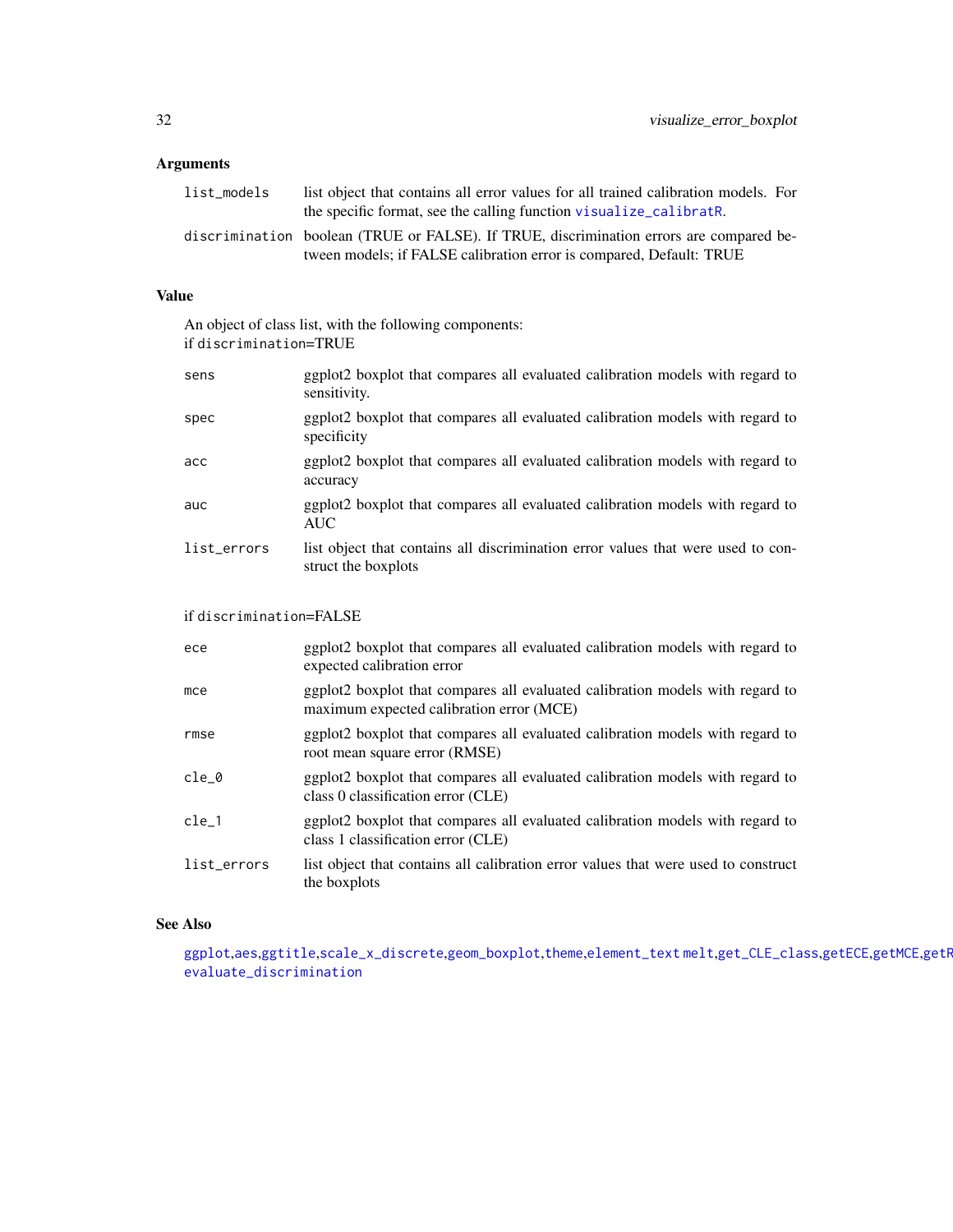# <span id="page-32-0"></span>Index

∗Topic datasets example, [10](#page-9-0) aes, *[9](#page-8-0)*, *[14](#page-13-0)*, *[17,](#page-16-0) [18](#page-17-0)*, *[23](#page-22-0)*, *[30–](#page-29-0)[32](#page-31-0)* BBQ\_CV, [2](#page-1-0) binom\_for\_histogram, [3](#page-2-0) build\_BBQ, [4,](#page-3-0) *[18](#page-17-0)*, *[22](#page-21-0)* build\_GUESS, [4,](#page-3-0) *[20](#page-19-0)*, *[22](#page-21-0)* build\_hist\_binning, [5,](#page-4-0) *[21,](#page-20-0) [22](#page-21-0)* calibrate, [5,](#page-4-0) *[18,](#page-17-0) [19](#page-18-0)*, *[24,](#page-23-0) [25](#page-24-0)*, *[29,](#page-28-0) [30](#page-29-0)* calibrate\_me, [7](#page-6-0) calibrate\_me\_CV\_errors, [8](#page-7-0) compare\_models\_visual, [9,](#page-8-0) *[29](#page-28-0)* coord\_fixed, *[23](#page-22-0)* denscomp, *[5](#page-4-0)* element\_text, *[30](#page-29-0)*, *[32](#page-31-0)* evaluate\_discrimination, [9,](#page-8-0) *[32](#page-31-0)* example, [10](#page-9-0) format\_values, [10](#page-9-0) friedman.test, *[26](#page-25-0)* geom\_abline, *[23](#page-22-0)* geom\_boxplot, *[32](#page-31-0)* geom\_density, *[30](#page-29-0)* geom\_histogram, *[31](#page-30-0)* geom\_hline, *[28](#page-27-0)*, *[30](#page-29-0)* geom\_label, *[23](#page-22-0)* geom\_line, *[9](#page-8-0)*, *[14](#page-13-0)*, *[17,](#page-16-0) [18](#page-17-0)*, *[23](#page-22-0)* geom\_point, *[23](#page-22-0)*, *[28](#page-27-0)*, *[30](#page-29-0)* geom\_text, *[17,](#page-16-0) [18](#page-17-0)*, *[23](#page-22-0)* geom\_vline, *[17,](#page-16-0) [18](#page-17-0)* get\_Brier\_score, [13](#page-12-0) get\_CLE\_class, [13,](#page-12-0) *[14](#page-13-0)*, *[32](#page-31-0)* get\_CLE\_comparison, [14](#page-13-0) get\_ECE\_equal\_width, [14](#page-13-0) get\_MCE\_equal\_width, [15](#page-14-0)

getECE, [11,](#page-10-0) *[32](#page-31-0)* getMCE, [12,](#page-11-0) *[32](#page-31-0)* getRMSE, [12,](#page-11-0) *[32](#page-31-0)* ggplot, *[9](#page-8-0)*, *[14](#page-13-0)*, *[17,](#page-16-0) [18](#page-17-0)*, *[23](#page-22-0)*, *[28](#page-27-0)*, *[30](#page-29-0)[–32](#page-31-0)* ggtitle, *[23](#page-22-0)*, *[32](#page-31-0)* GUESS\_CV, [15](#page-14-0) hist\_binning\_CV, [16](#page-15-0) labs, *[9](#page-8-0)*, *[14](#page-13-0)*, *[17,](#page-16-0) [18](#page-17-0)*, *[23](#page-22-0)*, *[30,](#page-29-0) [31](#page-30-0)* melt, *[9](#page-8-0)*, *[14](#page-13-0)*, *[17,](#page-16-0) [18](#page-17-0)*, *[23](#page-22-0)*, *[30](#page-29-0)*, *[32](#page-31-0)* plot\_class\_distributions, [17](#page-16-0) plot\_model, [18,](#page-17-0) *[29](#page-28-0)* position\_dodge, *[14](#page-13-0)* predict\_BBQ, [18](#page-17-0) predict\_calibratR, *[5,](#page-4-0) [6](#page-5-0)*, [19](#page-18-0) predict\_GUESS, *[4](#page-3-0)*, [20](#page-19-0) predict\_hist\_binning, *[5](#page-4-0)*, [21](#page-20-0) predict\_model, [22](#page-21-0) rd\_multiple\_runs, [22](#page-21-0) reliability\_diagramm, *[22](#page-21-0)*, [23](#page-22-0) roc, *[10](#page-9-0)* scale\_color\_brewer, *[9](#page-8-0)* scale\_color\_discrete, *[23](#page-22-0)* scale\_colour\_manual, *[14](#page-13-0)*, *[17,](#page-16-0) [18](#page-17-0)*, *[28](#page-27-0)*, *[30,](#page-29-0) [31](#page-30-0)* scale\_fill\_manual, *[23](#page-22-0)*, *[30,](#page-29-0) [31](#page-30-0)* scale\_me, *[10,](#page-9-0) [11](#page-10-0)*, [24](#page-23-0) scale\_x\_discrete, *[32](#page-31-0)* stat\_bin, *[23](#page-22-0)* statistics\_calibratR, [24](#page-23-0) t.test, *[26](#page-25-0)* theme, *[9](#page-8-0)*, *[17,](#page-16-0) [18](#page-17-0)*, *[23](#page-22-0)*, *[30](#page-29-0)*, *[32](#page-31-0)* transform\_me, *[10,](#page-9-0) [11](#page-10-0)*, [26](#page-25-0) uncalibrated\_CV, [27](#page-26-0)

visualize\_calibrated\_test\_set, [28](#page-27-0)